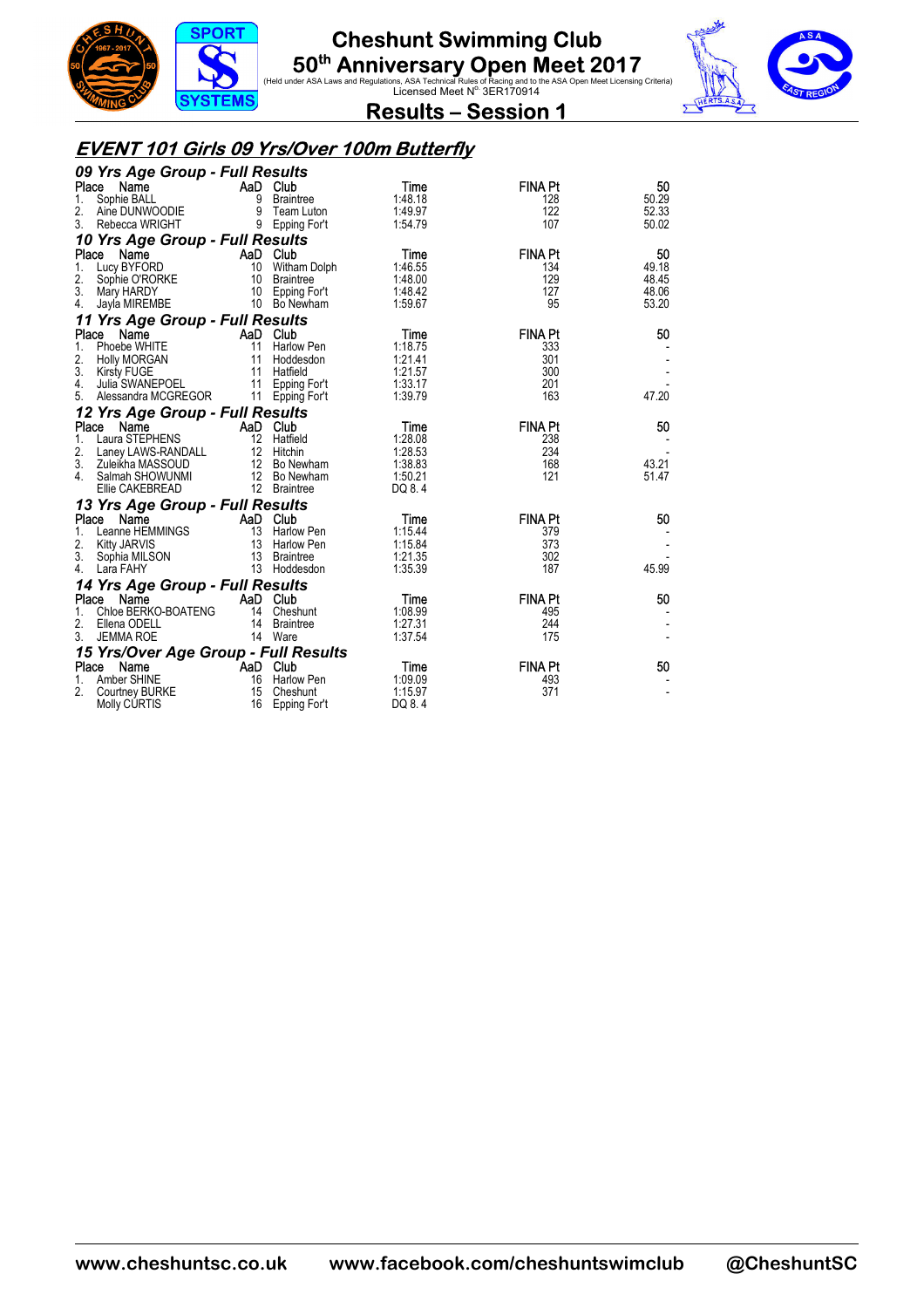





**Results – Session 1** 

#### **EVENT 102 Boys 09 Yrs/Over 100m Butterfly**

|                                              | 09 Yrs Age Group - Full Results |                                  |                    |                       |                |  |  |  |  |
|----------------------------------------------|---------------------------------|----------------------------------|--------------------|-----------------------|----------------|--|--|--|--|
| Place<br>Name                                | AaD Club                        |                                  | Time               | <b>FINA Pt</b>        | 50             |  |  |  |  |
| David TSHUMA<br>1.                           |                                 | 9 Bo Newham                      | 1:39.79            | 114                   | 43.66          |  |  |  |  |
| 2.<br>Qaiyan THOMPSON                        |                                 | 9 Bo Newham                      | 1:50.44            | 84                    | 50.83          |  |  |  |  |
| 10 Yrs Age Group - Full Results              |                                 |                                  |                    |                       |                |  |  |  |  |
| Place<br>Name                                |                                 | AaD Club                         | <b>Time</b>        | <b>FINA Pt</b>        | 50             |  |  |  |  |
| Steven SALAZAR<br>1.                         |                                 | 10 Bo Newham                     | 1:29.02            | 161                   | 39.12          |  |  |  |  |
| 2.<br>William WHITE                          |                                 | 10 Harlow Pen                    | 1:31.12            | 150                   | 41.41          |  |  |  |  |
| 3.<br>Juan CORREA-COLORADO 10 Bo Newham      |                                 |                                  | 1:34.77            | 133                   | 43.77          |  |  |  |  |
| Ben TEMPLETON-KNIGHT<br>4.                   |                                 | 10 Harlow Pen                    | 1:35.56            | 130                   | 43.40          |  |  |  |  |
| 11 Yrs Age Group - Full Results              |                                 |                                  |                    |                       |                |  |  |  |  |
| Place<br>Name                                | AaD Club                        |                                  | Time               | <b>FINA Pt</b>        | 50             |  |  |  |  |
| 1.<br>Daniel PARKER                          | $\frac{11}{2}$                  | <b>Braintree</b>                 | 1:21.68            | 208                   | 37.77          |  |  |  |  |
| 2.<br>Alastair STEWART                       |                                 | 11 Harlow Pen                    | 1:26.59            | 175                   | 38.31          |  |  |  |  |
| 3.<br><b>CALLUM COX</b>                      |                                 | 11 Ware                          | 1:29.20            | 160                   | 38.18          |  |  |  |  |
| 4.<br>Ben DAVISON                            |                                 | 11 Hatfield                      | 1:35.62            | 130                   | 44.30          |  |  |  |  |
| 5.<br>Joshua ELLIS                           |                                 | 11 Hatfield                      | 1:35.93            | 128                   | 44.65          |  |  |  |  |
| 6.<br>Ethan MAY<br>7.                        |                                 | 11 Harlow Pen<br>11 Hatfield     | 1:40.52<br>1:42.26 | 111<br>106            | 48.02<br>45.83 |  |  |  |  |
| Henry CATTERFELD                             |                                 |                                  |                    |                       |                |  |  |  |  |
| 12 Yrs Age Group - Full Results              |                                 |                                  |                    |                       |                |  |  |  |  |
| Place<br>Name                                | AaD Club                        |                                  | Time               | <b>FINA Pt</b>        | 50             |  |  |  |  |
| 1.<br>Tyler JACKSON                          |                                 | 12 Harlow Pen                    | 1:14.47            | 275                   | 34.96          |  |  |  |  |
| 2.<br>Daniel MONK                            |                                 | 12 Harlow Pen                    | 1:15.68            | 262                   | 34.30          |  |  |  |  |
| 3.<br>Jacob HARDY<br>4.                      |                                 | 12 Epping For't<br>12 Hatfield   | 1:20.19<br>1:36.19 | 220<br>127            | 35.80<br>43.85 |  |  |  |  |
| Luis ODEGAARD DAVIS<br>5.<br>Marco MANANSALA |                                 | 12 Bo Newham                     | 1:41.78            | 107                   | 45.22          |  |  |  |  |
|                                              |                                 |                                  |                    |                       |                |  |  |  |  |
| 13 Yrs Age Group - Full Results              |                                 |                                  |                    |                       |                |  |  |  |  |
| Place<br>Name                                | AaD Club                        |                                  | Time               | <b>FINA Pt</b>        | 50             |  |  |  |  |
| 1.<br>Morgan FOSTER<br>2.                    |                                 | 13 Braintree                     | 1:10.79<br>1:16.10 | 320<br>257            | 32.45<br>34.73 |  |  |  |  |
| <b>Taylor COE</b><br>3.<br>Jack TINGEY       |                                 | 13 Cheshunt                      | 1:24.21            | 190                   | 38.16          |  |  |  |  |
| 4.<br>Adam FEARON                            |                                 | 13 Witham Dolph<br>13 Harlow Pen | 1:25.81            | 179                   | 37.68          |  |  |  |  |
| Joseph SUMMERBELL                            |                                 | 13 Epping For't                  | DQ 8.2             |                       |                |  |  |  |  |
|                                              |                                 |                                  |                    |                       |                |  |  |  |  |
| 14 Yrs Age Group - Full Results              | AaD Club                        |                                  |                    |                       |                |  |  |  |  |
| Place Name<br>Dominic MCCARTHY               |                                 | 14 Hoddesdon                     | Time<br>1:06.62    | <b>FINA Pt</b><br>384 | 50<br>31.03    |  |  |  |  |
|                                              |                                 |                                  |                    |                       |                |  |  |  |  |
| 15 Yrs/Over Age Group - Full Results         |                                 |                                  |                    |                       |                |  |  |  |  |
| Place<br>Name                                | AaD Club                        |                                  | Time               | <b>FINA Pt</b>        | 50             |  |  |  |  |
| Benjamin WILLIAMSON<br>1.                    |                                 | 15 Hatfield                      | 1:11.06            | 316                   | 33.14          |  |  |  |  |
| 2.<br>Jamie FARROW                           |                                 | 15 Hatfield                      | 1:13.71            | 283                   | 34.87          |  |  |  |  |
| 3.<br>Oliver FORD                            |                                 | 15 Witham Dolph                  | 1:15.60            | 263                   | 34.83          |  |  |  |  |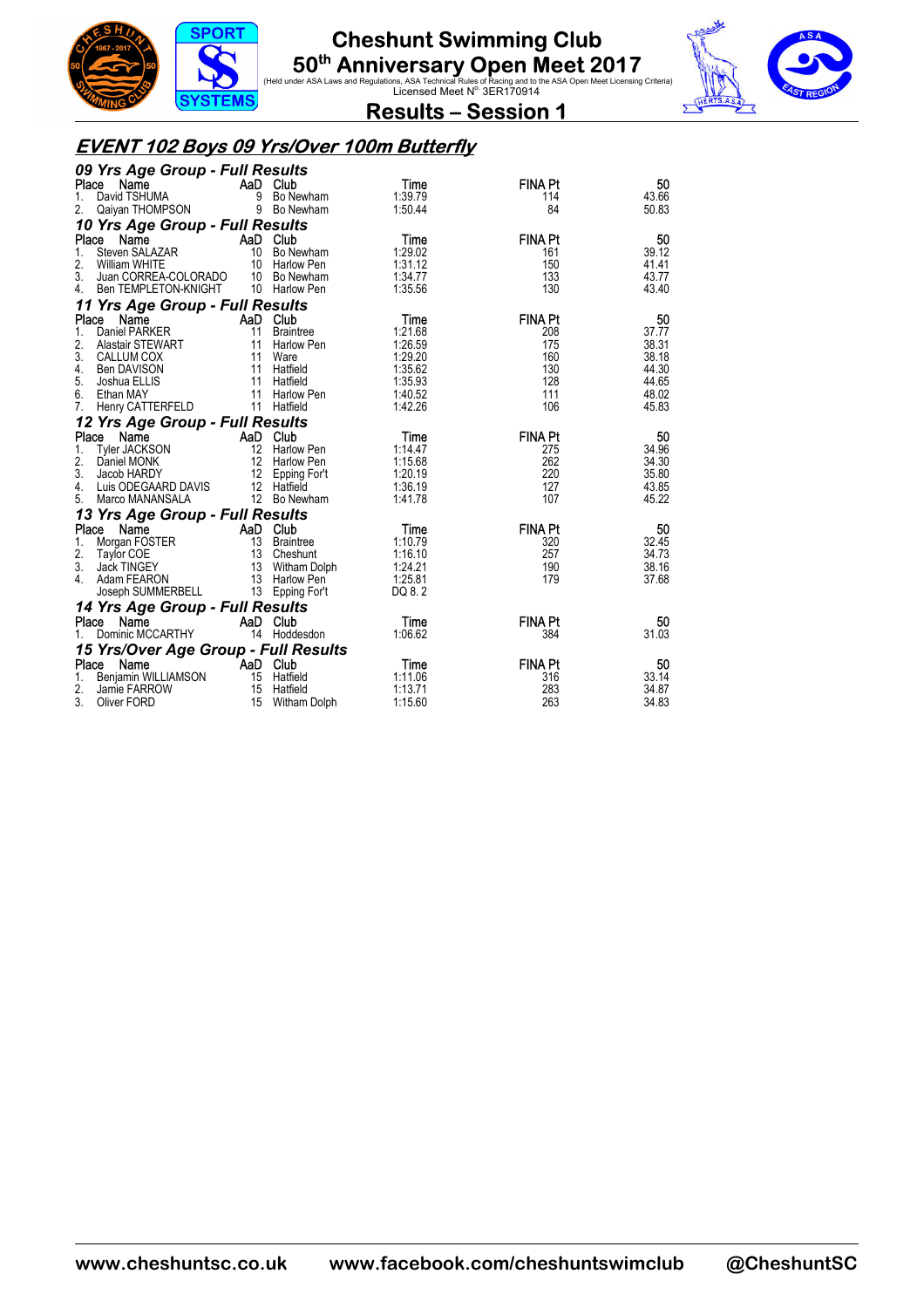





**Results – Session 1** 

#### **EVENT 103 Girls 09 Yrs/Over 50m Freestyle**

|             | <b>09 Yrs Age Group - Full Results<br/> Place Name Care and Cub<br/> 1. Harmonie FRY OLIFF 9 Braintnee<br/> 2. Rebecca WRIGHT 9 Epping Fort<br/> 3. Lilly-Mae KILBEY 9 Hirdow Pen<br/> 4. Sophie BALL<br/> 5. Isobel MATFIELD 9 Hitchin<br/> 6. Alexandra YE</b>                            |                |                                                                |                      |                |
|-------------|---------------------------------------------------------------------------------------------------------------------------------------------------------------------------------------------------------------------------------------------------------------------------------------------|----------------|----------------------------------------------------------------|----------------------|----------------|
|             |                                                                                                                                                                                                                                                                                             |                |                                                                | Time                 | FINA Pt        |
|             |                                                                                                                                                                                                                                                                                             |                |                                                                | 35.15<br>36.92       | 289<br>249     |
|             |                                                                                                                                                                                                                                                                                             |                |                                                                | 37.11                | 245            |
|             |                                                                                                                                                                                                                                                                                             |                |                                                                | 37.20                | 243            |
|             |                                                                                                                                                                                                                                                                                             |                |                                                                | 38.75                | 215            |
|             |                                                                                                                                                                                                                                                                                             |                |                                                                | 39.10                | 209<br>196     |
|             |                                                                                                                                                                                                                                                                                             |                |                                                                | 40.00<br>40.20       | 193            |
|             |                                                                                                                                                                                                                                                                                             |                |                                                                | 40.58                | 187            |
|             |                                                                                                                                                                                                                                                                                             |                |                                                                | 40.58                | 187            |
|             |                                                                                                                                                                                                                                                                                             |                |                                                                | 40.61                | 187            |
|             |                                                                                                                                                                                                                                                                                             |                |                                                                | 40.62<br>41.00       | 187<br>182     |
|             |                                                                                                                                                                                                                                                                                             |                |                                                                | 42.03                | 169            |
|             |                                                                                                                                                                                                                                                                                             |                |                                                                | 42.19                | 167            |
|             |                                                                                                                                                                                                                                                                                             |                |                                                                | 43.44                | 153            |
|             |                                                                                                                                                                                                                                                                                             |                |                                                                | 45.98<br>47.12       | 129<br>119     |
|             |                                                                                                                                                                                                                                                                                             |                |                                                                | 47.59                | 116            |
|             |                                                                                                                                                                                                                                                                                             |                |                                                                | 48.66                | 108            |
|             |                                                                                                                                                                                                                                                                                             |                |                                                                | 49.87                | 101            |
|             |                                                                                                                                                                                                                                                                                             |                |                                                                | 50.10                | 99<br>83       |
|             |                                                                                                                                                                                                                                                                                             |                |                                                                | 53.11                |                |
|             | 10 Yrs Age Group - Full Results<br>23. Chine Investries<br><b>Place Name And Club</b><br><b>Place Name And Club</b><br>1. Isabella YEABSLEY 10 Hatfield<br>2. Phoebe GILL 10 1 Hatfield<br>2. Subset GILL 10 Hatfield<br>5. Lyla HOWARD 10 Team Lution<br>6. Clivia RILEY<br>7. Alice LONGM |                | Witham<br><b>S<i>ults</i></b><br>Club<br>Hatfield<br>''offield | Time                 | <b>FINA Pt</b> |
|             |                                                                                                                                                                                                                                                                                             |                |                                                                | 32.13                | 378            |
|             |                                                                                                                                                                                                                                                                                             |                |                                                                | 34.96                | 293            |
|             |                                                                                                                                                                                                                                                                                             |                |                                                                | 35.26                | 286            |
|             |                                                                                                                                                                                                                                                                                             |                |                                                                | 35.89                | 271            |
|             |                                                                                                                                                                                                                                                                                             |                |                                                                | 35.92<br>36.04       | 270<br>268     |
|             |                                                                                                                                                                                                                                                                                             |                |                                                                | 36.10                | 266            |
|             |                                                                                                                                                                                                                                                                                             |                |                                                                | 36.12                | 266            |
|             |                                                                                                                                                                                                                                                                                             |                |                                                                | 36.73                | 253            |
|             |                                                                                                                                                                                                                                                                                             |                |                                                                | 36.89<br>37.21       | 250<br>243     |
|             |                                                                                                                                                                                                                                                                                             |                |                                                                | 37.40                | 239            |
|             |                                                                                                                                                                                                                                                                                             |                |                                                                | 37.42                | 239            |
|             |                                                                                                                                                                                                                                                                                             |                |                                                                | 37.60                | 236            |
|             |                                                                                                                                                                                                                                                                                             |                |                                                                | 38.67                | 217            |
|             |                                                                                                                                                                                                                                                                                             |                |                                                                | 39.53<br>40.40       | 203<br>190     |
|             |                                                                                                                                                                                                                                                                                             |                |                                                                | 40.61                | 187            |
|             |                                                                                                                                                                                                                                                                                             |                |                                                                | 40.76                | 185            |
|             |                                                                                                                                                                                                                                                                                             |                |                                                                | 41.15                | 180            |
|             |                                                                                                                                                                                                                                                                                             |                |                                                                | 44.69<br>44.90       | 140<br>138     |
|             |                                                                                                                                                                                                                                                                                             |                |                                                                | 46.26                | 126            |
|             |                                                                                                                                                                                                                                                                                             |                |                                                                | 46.39                | 125            |
|             |                                                                                                                                                                                                                                                                                             |                |                                                                | 48.56                | 109            |
|             |                                                                                                                                                                                                                                                                                             |                |                                                                | 48.80<br>50.53       | 108<br>97      |
|             | 11 Yrs Age Group - Full Results                                                                                                                                                                                                                                                             |                |                                                                |                      |                |
| Place       | Name                                                                                                                                                                                                                                                                                        | AaD            | Club                                                           | l Ime                | <b>FINA Pt</b> |
| 1.          | Anastasia WILKINSON                                                                                                                                                                                                                                                                         | 11             | Hatfield                                                       | 31.97                | 384            |
| 2.          | Sophie CHEN                                                                                                                                                                                                                                                                                 | 11             | Hatfield                                                       | 32.26                | 373            |
| 3.          | Sophie CLERKIN                                                                                                                                                                                                                                                                              | 11             | Braintree                                                      | 32.81                | 355            |
| 4.<br>5.    | Holly MORGAN<br>Maisie MUFFETT                                                                                                                                                                                                                                                              | 11<br>11       | Hoddesdon<br>Epping For't                                      | 33.06<br>34.53       | 347<br>304     |
| 6.          | Larna MORGAN                                                                                                                                                                                                                                                                                | 11             | Epping For't                                                   | 34.98                | 293            |
| 7.          | Emily CAIRNCROSS                                                                                                                                                                                                                                                                            | 11             | Hitchin                                                        | 35.29                | 285            |
| 8.          | Rosie HENN                                                                                                                                                                                                                                                                                  | 11             | <b>Braintree</b>                                               | 35.43                | 282            |
| 9.          | Marcie ALEY<br>10. Imola JOZSA                                                                                                                                                                                                                                                              | 11<br>11       | Braintree<br>Hatfield                                          | 35.47<br>35.51       | 281<br>280     |
|             | 11. ALICE FIELD                                                                                                                                                                                                                                                                             | 11             | Ware                                                           | 35.73                | 275            |
|             | 12. Isabel HINKS                                                                                                                                                                                                                                                                            | 11             | Hoddesdon                                                      | 36.16                | 265            |
|             | 13. Faith KERN                                                                                                                                                                                                                                                                              | 11             | Braintree                                                      | 36.33                | 261            |
|             | 14. Julia SWANEPOEL<br>15. Alessandra MCGREGOR                                                                                                                                                                                                                                              | 11<br>11       | Epping For't                                                   | 36.61<br>36.64       | 255<br>255     |
|             | 16. Alessia FIORENTINI                                                                                                                                                                                                                                                                      | 11             | Epping For't<br>Hoddesdon                                      | 37.36                | 240            |
|             | 17. Ishara HETTIARACHCHI                                                                                                                                                                                                                                                                    | 11             | Hoddesdon                                                      | 37.41                | 239            |
|             | 18. Zara FALLON                                                                                                                                                                                                                                                                             | 11             | Team Luton                                                     | 38.22                | 224            |
|             | 19. Lilly NELLIS                                                                                                                                                                                                                                                                            | 11             | Hitchin                                                        | 38.80                | 214            |
|             | 20. VICTORIA HUTCHINS<br>21. Ruby CLARK                                                                                                                                                                                                                                                     | 11<br>11       | Ware<br>Hitchin                                                | 39.27<br>39.41       | 207<br>205     |
|             | 22. Alexdrina ROBERTS                                                                                                                                                                                                                                                                       | 11             | Harlow Pen                                                     | 40.51                | 188            |
|             | 23. Katie BURGESS                                                                                                                                                                                                                                                                           | 11             | Cheshunt                                                       | 42.49                | 163            |
|             | 24. Lucy KEENS                                                                                                                                                                                                                                                                              |                | 11 Hoddesdon                                                   | 42.87                | 159            |
|             | 12 Yrs Age Group - Full Results                                                                                                                                                                                                                                                             |                |                                                                |                      |                |
| Place<br>1. | Name<br>Sienna TREGLOHAN                                                                                                                                                                                                                                                                    | AaD Club<br>12 | Cheshunt                                                       | <b>Time</b><br>30.81 | FINA Pt<br>429 |
| 2.          | Abi LARKMAN                                                                                                                                                                                                                                                                                 | 12             | Hoddesdon                                                      | 30.85                | 427            |
| 3.          | Laura STEPHENS                                                                                                                                                                                                                                                                              |                | 12 Hatfield                                                    | 32.41                | 368            |

**www.cheshuntsc.co.uk www.facebook.com/cheshuntswimclub @CheshuntSC**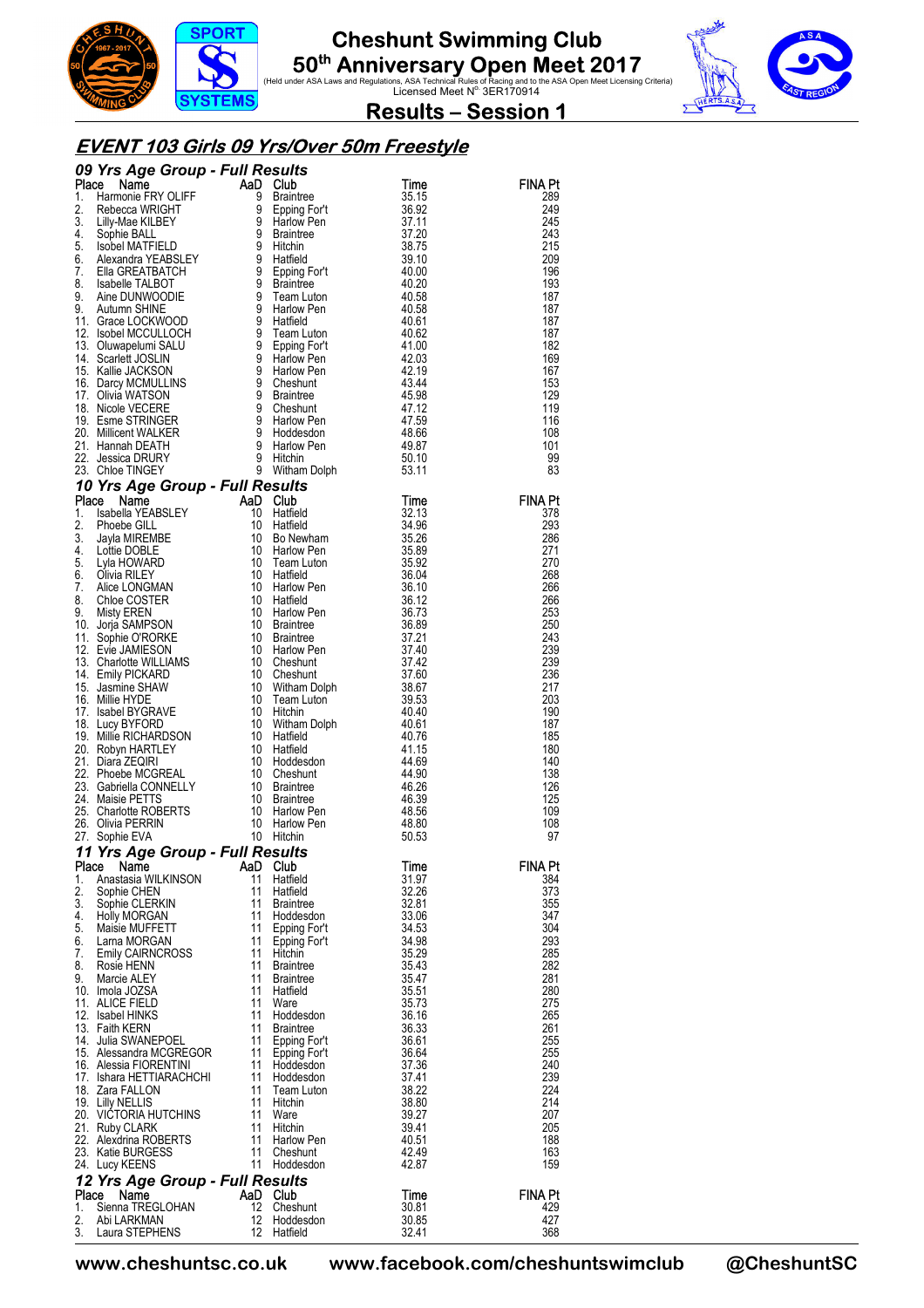





|          | $\sigma$ is ignore                                                                                                                                                                                                                                                                      |                |                                 |                | <u> Results – Session 1</u> |
|----------|-----------------------------------------------------------------------------------------------------------------------------------------------------------------------------------------------------------------------------------------------------------------------------------------|----------------|---------------------------------|----------------|-----------------------------|
|          | <b>Example 12</b><br>14. Antonia JUBB 12 Hatfield 32.53<br>5. Olivia MATFIELD 12 Hitchin 32.53<br>7. Grace MASSINGHAM-LAMPR 12 Harlow Pen<br>8. Isabella HAMMOND 12 Hitchin 33.95<br>8. Isabella HAMMOND 12 Hitchin 33.95<br>9. Choe CRAIG 12 T                                         |                |                                 |                | 364<br>360                  |
|          |                                                                                                                                                                                                                                                                                         |                |                                 |                | 323                         |
|          |                                                                                                                                                                                                                                                                                         |                |                                 |                | 322                         |
|          |                                                                                                                                                                                                                                                                                         |                |                                 |                | 320                         |
|          |                                                                                                                                                                                                                                                                                         |                |                                 |                | 320<br>314                  |
|          |                                                                                                                                                                                                                                                                                         |                |                                 |                | 304                         |
|          |                                                                                                                                                                                                                                                                                         |                |                                 |                | 300                         |
|          |                                                                                                                                                                                                                                                                                         |                |                                 |                | 285<br>275                  |
|          |                                                                                                                                                                                                                                                                                         |                |                                 |                | 267                         |
|          |                                                                                                                                                                                                                                                                                         |                |                                 |                | 266                         |
|          |                                                                                                                                                                                                                                                                                         |                |                                 |                | 264<br>262                  |
|          |                                                                                                                                                                                                                                                                                         |                |                                 |                | 258                         |
|          |                                                                                                                                                                                                                                                                                         |                |                                 |                | 237                         |
|          |                                                                                                                                                                                                                                                                                         |                |                                 |                | 219<br>208                  |
|          |                                                                                                                                                                                                                                                                                         |                |                                 |                | 203                         |
|          | 23. Amelia GREEN<br><b>13 Yrs Age Group - Full Results</b><br><b>13 Yrs Age Group - Full Results</b><br><b>13 Yrs Age Group - Full Results</b><br><b>11 Millie CLARK</b><br><b>14 Millie CLARK</b><br><b>14</b> Millie CLARK<br><b>13 Cheshunt</b><br>13 Obtates on 30.174<br><b>14</b> |                |                                 |                |                             |
|          |                                                                                                                                                                                                                                                                                         |                |                                 |                | FINA Pt<br>462              |
|          |                                                                                                                                                                                                                                                                                         |                |                                 |                | 459                         |
|          |                                                                                                                                                                                                                                                                                         |                |                                 |                | 432                         |
|          |                                                                                                                                                                                                                                                                                         |                |                                 |                | 399<br>399                  |
|          |                                                                                                                                                                                                                                                                                         |                |                                 |                | 398                         |
|          |                                                                                                                                                                                                                                                                                         |                |                                 |                | 383                         |
|          |                                                                                                                                                                                                                                                                                         |                |                                 |                | 378<br>375                  |
|          |                                                                                                                                                                                                                                                                                         |                |                                 |                | 357                         |
|          |                                                                                                                                                                                                                                                                                         |                |                                 |                | 332                         |
|          |                                                                                                                                                                                                                                                                                         |                |                                 |                | 330<br>275                  |
|          |                                                                                                                                                                                                                                                                                         |                |                                 |                | 263                         |
|          |                                                                                                                                                                                                                                                                                         |                |                                 |                | 257                         |
|          |                                                                                                                                                                                                                                                                                         |                |                                 |                | 245<br>221                  |
|          |                                                                                                                                                                                                                                                                                         |                |                                 |                | 220                         |
|          |                                                                                                                                                                                                                                                                                         |                |                                 |                | 217                         |
|          |                                                                                                                                                                                                                                                                                         |                |                                 |                | <b>FINA Pt</b>              |
|          |                                                                                                                                                                                                                                                                                         |                |                                 |                | 509                         |
|          |                                                                                                                                                                                                                                                                                         |                |                                 |                | 444                         |
|          |                                                                                                                                                                                                                                                                                         |                |                                 |                | 436<br>407                  |
|          |                                                                                                                                                                                                                                                                                         |                |                                 |                | 386                         |
|          |                                                                                                                                                                                                                                                                                         |                |                                 |                | 384                         |
|          |                                                                                                                                                                                                                                                                                         |                |                                 |                | 370<br>370                  |
|          |                                                                                                                                                                                                                                                                                         |                |                                 |                | 355                         |
|          |                                                                                                                                                                                                                                                                                         |                |                                 |                | 281                         |
|          | 15 Yrs/Over Age Group - Full Results<br>Place<br>Name                                                                                                                                                                                                                                   | AaD Club       |                                 |                | FINA Pt                     |
| 1.       | Tegan WOLLASTON                                                                                                                                                                                                                                                                         | 17             | Cheshunt                        | Time<br>28.87  | 521                         |
| 2.       | <b>Isobel GEORGIOU</b>                                                                                                                                                                                                                                                                  | 15             | Hatfield                        | 29.88          | 470                         |
| 3.<br>4. | Grace LAMBERT                                                                                                                                                                                                                                                                           | 17<br>15       | Braintree                       | 30.12          | 459                         |
| 5.       | <b>Jessica TURLEY</b><br>Amber SHINE                                                                                                                                                                                                                                                    | 16             | Hitchin<br>Harlow Pen           | 30.32<br>30.34 | 450<br>449                  |
| 6.       | Holly ATKINS                                                                                                                                                                                                                                                                            | 15             | Cheshunt                        | 30.39          | 447                         |
| 7.<br>8. | Amy HILLS<br>Ashleigh JOLLEY                                                                                                                                                                                                                                                            | 16<br>15       | Hitchin<br>Harlow Pen           | 30.64<br>30.65 | 436<br>435                  |
| 9.       | Ellie NELLIS                                                                                                                                                                                                                                                                            |                | 17 Hitchin                      | 31.07          | 418                         |
|          | 10. Claire MASSEY                                                                                                                                                                                                                                                                       | 32             | Cheshunt                        | 31.35          | 407                         |
|          | 11. Anna GODWIN<br>12. Poppy SUMMERS                                                                                                                                                                                                                                                    |                | 15 Witham Dolph<br>15 Braintree | 32.04<br>32.05 | 381<br>381                  |
|          | 13. Molly CURTIS                                                                                                                                                                                                                                                                        | 16             | Epping For't                    | 32.16          | 377                         |
|          | 14. Jade OKUSAGA                                                                                                                                                                                                                                                                        | 15             | Braintree                       | 32.40          | 369                         |
|          | 15. KATIE EGERTON<br>16. Amy ASH                                                                                                                                                                                                                                                        | 15<br>15       | Ware<br>Epping For't            | 32.75<br>33.50 | 357<br>333                  |
|          | 17. Rosie OSBORNE                                                                                                                                                                                                                                                                       |                | 15 Epping For't                 | 34.85          | 296                         |
|          | <b>Open Age Group - Full Results</b>                                                                                                                                                                                                                                                    |                |                                 |                |                             |
| 1.       | Place Name<br>Tegan WOLLASTON                                                                                                                                                                                                                                                           | AaD Club<br>17 | Cheshunt                        | Time<br>28.87  | <b>FINA Pt</b><br>521       |
| 2.       | Emily LUSH                                                                                                                                                                                                                                                                              |                | 14 Cheshunt                     | 29.09          | 509                         |
| 3.       | Isobel GEORGIOU                                                                                                                                                                                                                                                                         |                | 15 Hatfield                     | 29.88          | 470                         |
| 4.<br>5. | Millie CLARK<br>Grace LAMBERT                                                                                                                                                                                                                                                           | 13<br>17       | Cheshunt<br><b>Braintree</b>    | 30.05<br>30.12 | 462<br>459                  |
| 5.       | Catherine RYAN                                                                                                                                                                                                                                                                          | 13             | Hoddesdon                       | 30.12          | 459                         |
| 7.       | Jessica TURLEY                                                                                                                                                                                                                                                                          | 15             | Hitchin                         | 30.32          | 450                         |
| 8.<br>9. | Amber SHINE<br><b>Holly ATKINS</b>                                                                                                                                                                                                                                                      | 16             | Harlow Pen<br>15 Cheshunt       | 30.34<br>30.39 | 449<br>447                  |
|          | 10. Chloe BERKO-BOATENG                                                                                                                                                                                                                                                                 |                | 14 Cheshunt                     | 30.46          | 444                         |
|          | 11. Zoe MACDONALD                                                                                                                                                                                                                                                                       |                | 14 Hitchin                      | 30.63          | 436                         |
|          | 12. Amy HILLS<br>13. Ashleigh JOLLEY                                                                                                                                                                                                                                                    | 15             | 16 Hitchin<br><b>Harlow Pen</b> | 30.64<br>30.65 | 436<br>435                  |
|          | 14. Jasmine WOOD                                                                                                                                                                                                                                                                        |                | 13 Witham Dolph                 | 30.74          | 432                         |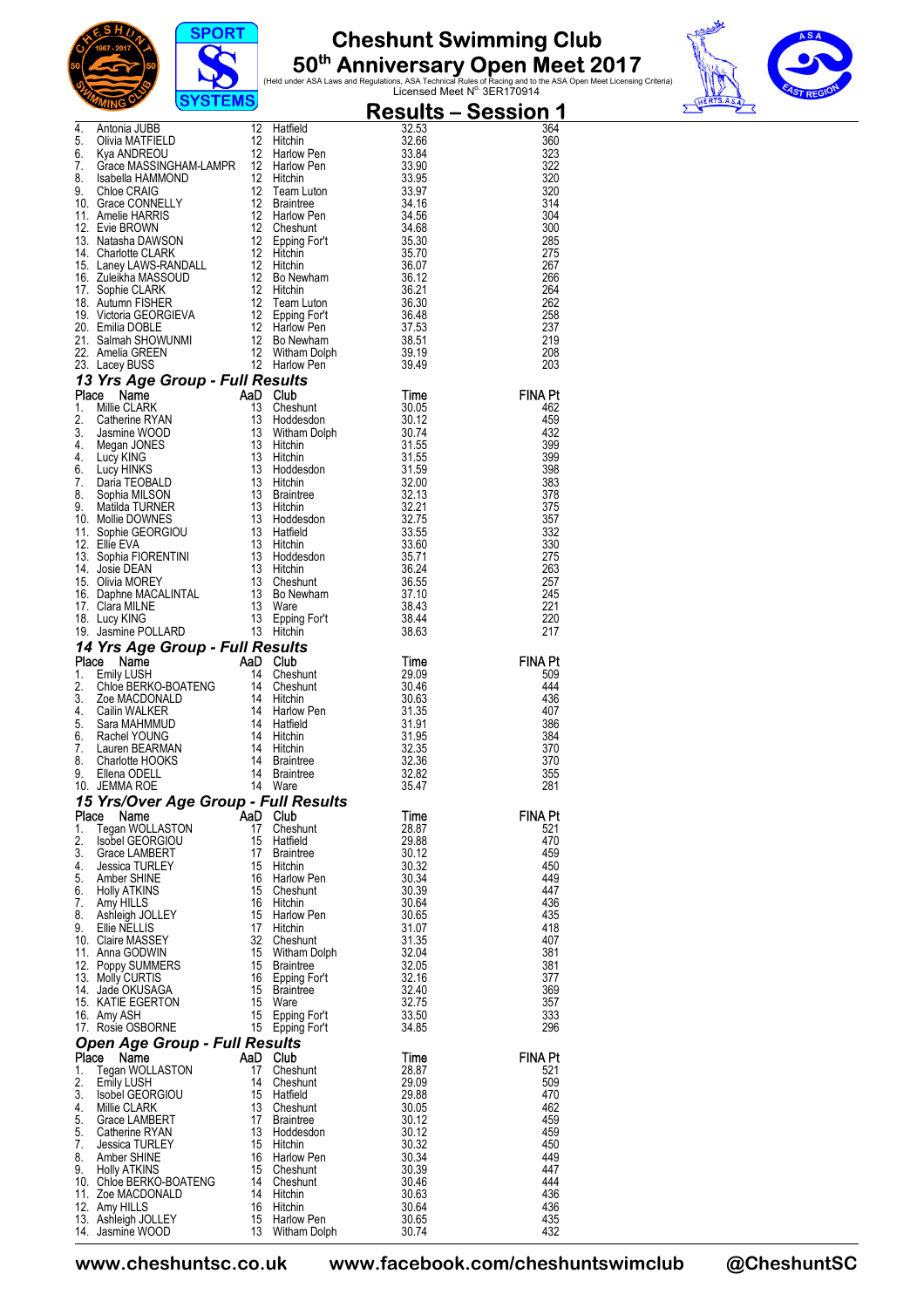





| The State Method of the Home Control (1998)<br>16. Siema TREGLOHAN 12 Cheshunt 30.06<br>16. Abit ARKMAN 12 Cheshunt 30.06<br>17. Ellie NELLIS (17. Hotel Hotel 20. 1998)<br>18. Caline MASSEY 14 Hitchin 31.135<br>20. Megan JONES 13 Hi<br>429<br>427<br>418<br>407<br>407<br>399<br>399<br>398<br>386<br>384<br>384<br>383<br>381<br>381<br>378<br>378<br>377<br>375<br>373<br>370<br>370<br>369<br>368<br>364<br>360<br>357<br>357<br>355<br>355<br>347<br>333<br>332<br>330<br>323<br>322<br>320<br>320<br>314<br>304<br>304<br>300<br>296<br>293<br>293<br>289<br>286<br>285<br>285<br>282<br>281<br>281<br>280<br>275<br>275<br>275<br>67. Charlotte CLARK<br>68. Sophia FIORENTINI 13 Hoddesdon<br>70. Lottie DOBLE<br>71 Lyla HOWARD 10 Team Luton<br>72. Olivia RILEY<br>72. Lyla HOWARD 10 Team Luton<br>73. Laney LAWS-RANDALL<br>72. Chiva RILEY<br>73. Laney LAWS-RANDALL<br>73.<br>271<br>270<br>268<br>267<br>266<br>266<br>266<br>265<br>264<br>263<br>262<br>261<br>258<br>257<br>255<br>255<br>253<br>250<br>249<br>245<br>245<br>243<br>243<br>240<br>239<br>239<br>239<br>237<br>236<br>224<br>221<br>220<br>219<br>217 | $\sigma$ , $\sigma$ , $\sigma$ , $\sigma$ |  | <u> Results – Session 1</u> |
|---------------------------------------------------------------------------------------------------------------------------------------------------------------------------------------------------------------------------------------------------------------------------------------------------------------------------------------------------------------------------------------------------------------------------------------------------------------------------------------------------------------------------------------------------------------------------------------------------------------------------------------------------------------------------------------------------------------------------------------------------------------------------------------------------------------------------------------------------------------------------------------------------------------------------------------------------------------------------------------------------------------------------------------------------------------------------------------------------------------------------------------------|-------------------------------------------|--|-----------------------------|
|                                                                                                                                                                                                                                                                                                                                                                                                                                                                                                                                                                                                                                                                                                                                                                                                                                                                                                                                                                                                                                                                                                                                             |                                           |  |                             |
|                                                                                                                                                                                                                                                                                                                                                                                                                                                                                                                                                                                                                                                                                                                                                                                                                                                                                                                                                                                                                                                                                                                                             |                                           |  |                             |
|                                                                                                                                                                                                                                                                                                                                                                                                                                                                                                                                                                                                                                                                                                                                                                                                                                                                                                                                                                                                                                                                                                                                             |                                           |  |                             |
|                                                                                                                                                                                                                                                                                                                                                                                                                                                                                                                                                                                                                                                                                                                                                                                                                                                                                                                                                                                                                                                                                                                                             |                                           |  |                             |
|                                                                                                                                                                                                                                                                                                                                                                                                                                                                                                                                                                                                                                                                                                                                                                                                                                                                                                                                                                                                                                                                                                                                             |                                           |  |                             |
|                                                                                                                                                                                                                                                                                                                                                                                                                                                                                                                                                                                                                                                                                                                                                                                                                                                                                                                                                                                                                                                                                                                                             |                                           |  |                             |
|                                                                                                                                                                                                                                                                                                                                                                                                                                                                                                                                                                                                                                                                                                                                                                                                                                                                                                                                                                                                                                                                                                                                             |                                           |  |                             |
|                                                                                                                                                                                                                                                                                                                                                                                                                                                                                                                                                                                                                                                                                                                                                                                                                                                                                                                                                                                                                                                                                                                                             |                                           |  |                             |
|                                                                                                                                                                                                                                                                                                                                                                                                                                                                                                                                                                                                                                                                                                                                                                                                                                                                                                                                                                                                                                                                                                                                             |                                           |  |                             |
|                                                                                                                                                                                                                                                                                                                                                                                                                                                                                                                                                                                                                                                                                                                                                                                                                                                                                                                                                                                                                                                                                                                                             |                                           |  |                             |
|                                                                                                                                                                                                                                                                                                                                                                                                                                                                                                                                                                                                                                                                                                                                                                                                                                                                                                                                                                                                                                                                                                                                             |                                           |  |                             |
|                                                                                                                                                                                                                                                                                                                                                                                                                                                                                                                                                                                                                                                                                                                                                                                                                                                                                                                                                                                                                                                                                                                                             |                                           |  |                             |
|                                                                                                                                                                                                                                                                                                                                                                                                                                                                                                                                                                                                                                                                                                                                                                                                                                                                                                                                                                                                                                                                                                                                             |                                           |  |                             |
|                                                                                                                                                                                                                                                                                                                                                                                                                                                                                                                                                                                                                                                                                                                                                                                                                                                                                                                                                                                                                                                                                                                                             |                                           |  |                             |
|                                                                                                                                                                                                                                                                                                                                                                                                                                                                                                                                                                                                                                                                                                                                                                                                                                                                                                                                                                                                                                                                                                                                             |                                           |  |                             |
|                                                                                                                                                                                                                                                                                                                                                                                                                                                                                                                                                                                                                                                                                                                                                                                                                                                                                                                                                                                                                                                                                                                                             |                                           |  |                             |
|                                                                                                                                                                                                                                                                                                                                                                                                                                                                                                                                                                                                                                                                                                                                                                                                                                                                                                                                                                                                                                                                                                                                             |                                           |  |                             |
|                                                                                                                                                                                                                                                                                                                                                                                                                                                                                                                                                                                                                                                                                                                                                                                                                                                                                                                                                                                                                                                                                                                                             |                                           |  |                             |
|                                                                                                                                                                                                                                                                                                                                                                                                                                                                                                                                                                                                                                                                                                                                                                                                                                                                                                                                                                                                                                                                                                                                             |                                           |  |                             |
|                                                                                                                                                                                                                                                                                                                                                                                                                                                                                                                                                                                                                                                                                                                                                                                                                                                                                                                                                                                                                                                                                                                                             |                                           |  |                             |
|                                                                                                                                                                                                                                                                                                                                                                                                                                                                                                                                                                                                                                                                                                                                                                                                                                                                                                                                                                                                                                                                                                                                             |                                           |  |                             |
|                                                                                                                                                                                                                                                                                                                                                                                                                                                                                                                                                                                                                                                                                                                                                                                                                                                                                                                                                                                                                                                                                                                                             |                                           |  |                             |
|                                                                                                                                                                                                                                                                                                                                                                                                                                                                                                                                                                                                                                                                                                                                                                                                                                                                                                                                                                                                                                                                                                                                             |                                           |  |                             |
|                                                                                                                                                                                                                                                                                                                                                                                                                                                                                                                                                                                                                                                                                                                                                                                                                                                                                                                                                                                                                                                                                                                                             |                                           |  |                             |
|                                                                                                                                                                                                                                                                                                                                                                                                                                                                                                                                                                                                                                                                                                                                                                                                                                                                                                                                                                                                                                                                                                                                             |                                           |  |                             |
|                                                                                                                                                                                                                                                                                                                                                                                                                                                                                                                                                                                                                                                                                                                                                                                                                                                                                                                                                                                                                                                                                                                                             |                                           |  |                             |
|                                                                                                                                                                                                                                                                                                                                                                                                                                                                                                                                                                                                                                                                                                                                                                                                                                                                                                                                                                                                                                                                                                                                             |                                           |  |                             |
|                                                                                                                                                                                                                                                                                                                                                                                                                                                                                                                                                                                                                                                                                                                                                                                                                                                                                                                                                                                                                                                                                                                                             |                                           |  |                             |
|                                                                                                                                                                                                                                                                                                                                                                                                                                                                                                                                                                                                                                                                                                                                                                                                                                                                                                                                                                                                                                                                                                                                             |                                           |  |                             |
|                                                                                                                                                                                                                                                                                                                                                                                                                                                                                                                                                                                                                                                                                                                                                                                                                                                                                                                                                                                                                                                                                                                                             |                                           |  |                             |
|                                                                                                                                                                                                                                                                                                                                                                                                                                                                                                                                                                                                                                                                                                                                                                                                                                                                                                                                                                                                                                                                                                                                             |                                           |  |                             |
|                                                                                                                                                                                                                                                                                                                                                                                                                                                                                                                                                                                                                                                                                                                                                                                                                                                                                                                                                                                                                                                                                                                                             |                                           |  |                             |
|                                                                                                                                                                                                                                                                                                                                                                                                                                                                                                                                                                                                                                                                                                                                                                                                                                                                                                                                                                                                                                                                                                                                             |                                           |  |                             |
|                                                                                                                                                                                                                                                                                                                                                                                                                                                                                                                                                                                                                                                                                                                                                                                                                                                                                                                                                                                                                                                                                                                                             |                                           |  |                             |
|                                                                                                                                                                                                                                                                                                                                                                                                                                                                                                                                                                                                                                                                                                                                                                                                                                                                                                                                                                                                                                                                                                                                             |                                           |  |                             |
|                                                                                                                                                                                                                                                                                                                                                                                                                                                                                                                                                                                                                                                                                                                                                                                                                                                                                                                                                                                                                                                                                                                                             |                                           |  |                             |
|                                                                                                                                                                                                                                                                                                                                                                                                                                                                                                                                                                                                                                                                                                                                                                                                                                                                                                                                                                                                                                                                                                                                             |                                           |  |                             |
|                                                                                                                                                                                                                                                                                                                                                                                                                                                                                                                                                                                                                                                                                                                                                                                                                                                                                                                                                                                                                                                                                                                                             |                                           |  |                             |
|                                                                                                                                                                                                                                                                                                                                                                                                                                                                                                                                                                                                                                                                                                                                                                                                                                                                                                                                                                                                                                                                                                                                             |                                           |  |                             |
|                                                                                                                                                                                                                                                                                                                                                                                                                                                                                                                                                                                                                                                                                                                                                                                                                                                                                                                                                                                                                                                                                                                                             |                                           |  |                             |
|                                                                                                                                                                                                                                                                                                                                                                                                                                                                                                                                                                                                                                                                                                                                                                                                                                                                                                                                                                                                                                                                                                                                             |                                           |  |                             |
|                                                                                                                                                                                                                                                                                                                                                                                                                                                                                                                                                                                                                                                                                                                                                                                                                                                                                                                                                                                                                                                                                                                                             |                                           |  |                             |
|                                                                                                                                                                                                                                                                                                                                                                                                                                                                                                                                                                                                                                                                                                                                                                                                                                                                                                                                                                                                                                                                                                                                             |                                           |  |                             |
|                                                                                                                                                                                                                                                                                                                                                                                                                                                                                                                                                                                                                                                                                                                                                                                                                                                                                                                                                                                                                                                                                                                                             |                                           |  |                             |
|                                                                                                                                                                                                                                                                                                                                                                                                                                                                                                                                                                                                                                                                                                                                                                                                                                                                                                                                                                                                                                                                                                                                             |                                           |  |                             |
|                                                                                                                                                                                                                                                                                                                                                                                                                                                                                                                                                                                                                                                                                                                                                                                                                                                                                                                                                                                                                                                                                                                                             |                                           |  |                             |
|                                                                                                                                                                                                                                                                                                                                                                                                                                                                                                                                                                                                                                                                                                                                                                                                                                                                                                                                                                                                                                                                                                                                             |                                           |  |                             |
|                                                                                                                                                                                                                                                                                                                                                                                                                                                                                                                                                                                                                                                                                                                                                                                                                                                                                                                                                                                                                                                                                                                                             |                                           |  |                             |
|                                                                                                                                                                                                                                                                                                                                                                                                                                                                                                                                                                                                                                                                                                                                                                                                                                                                                                                                                                                                                                                                                                                                             |                                           |  |                             |
|                                                                                                                                                                                                                                                                                                                                                                                                                                                                                                                                                                                                                                                                                                                                                                                                                                                                                                                                                                                                                                                                                                                                             |                                           |  |                             |
|                                                                                                                                                                                                                                                                                                                                                                                                                                                                                                                                                                                                                                                                                                                                                                                                                                                                                                                                                                                                                                                                                                                                             |                                           |  |                             |
|                                                                                                                                                                                                                                                                                                                                                                                                                                                                                                                                                                                                                                                                                                                                                                                                                                                                                                                                                                                                                                                                                                                                             |                                           |  |                             |
|                                                                                                                                                                                                                                                                                                                                                                                                                                                                                                                                                                                                                                                                                                                                                                                                                                                                                                                                                                                                                                                                                                                                             |                                           |  |                             |
|                                                                                                                                                                                                                                                                                                                                                                                                                                                                                                                                                                                                                                                                                                                                                                                                                                                                                                                                                                                                                                                                                                                                             |                                           |  |                             |
|                                                                                                                                                                                                                                                                                                                                                                                                                                                                                                                                                                                                                                                                                                                                                                                                                                                                                                                                                                                                                                                                                                                                             |                                           |  |                             |
|                                                                                                                                                                                                                                                                                                                                                                                                                                                                                                                                                                                                                                                                                                                                                                                                                                                                                                                                                                                                                                                                                                                                             |                                           |  |                             |
|                                                                                                                                                                                                                                                                                                                                                                                                                                                                                                                                                                                                                                                                                                                                                                                                                                                                                                                                                                                                                                                                                                                                             |                                           |  |                             |
|                                                                                                                                                                                                                                                                                                                                                                                                                                                                                                                                                                                                                                                                                                                                                                                                                                                                                                                                                                                                                                                                                                                                             |                                           |  |                             |
|                                                                                                                                                                                                                                                                                                                                                                                                                                                                                                                                                                                                                                                                                                                                                                                                                                                                                                                                                                                                                                                                                                                                             |                                           |  |                             |
|                                                                                                                                                                                                                                                                                                                                                                                                                                                                                                                                                                                                                                                                                                                                                                                                                                                                                                                                                                                                                                                                                                                                             |                                           |  |                             |
|                                                                                                                                                                                                                                                                                                                                                                                                                                                                                                                                                                                                                                                                                                                                                                                                                                                                                                                                                                                                                                                                                                                                             |                                           |  |                             |
|                                                                                                                                                                                                                                                                                                                                                                                                                                                                                                                                                                                                                                                                                                                                                                                                                                                                                                                                                                                                                                                                                                                                             |                                           |  |                             |
|                                                                                                                                                                                                                                                                                                                                                                                                                                                                                                                                                                                                                                                                                                                                                                                                                                                                                                                                                                                                                                                                                                                                             |                                           |  |                             |
|                                                                                                                                                                                                                                                                                                                                                                                                                                                                                                                                                                                                                                                                                                                                                                                                                                                                                                                                                                                                                                                                                                                                             |                                           |  |                             |
|                                                                                                                                                                                                                                                                                                                                                                                                                                                                                                                                                                                                                                                                                                                                                                                                                                                                                                                                                                                                                                                                                                                                             |                                           |  |                             |
|                                                                                                                                                                                                                                                                                                                                                                                                                                                                                                                                                                                                                                                                                                                                                                                                                                                                                                                                                                                                                                                                                                                                             |                                           |  |                             |
|                                                                                                                                                                                                                                                                                                                                                                                                                                                                                                                                                                                                                                                                                                                                                                                                                                                                                                                                                                                                                                                                                                                                             |                                           |  |                             |
|                                                                                                                                                                                                                                                                                                                                                                                                                                                                                                                                                                                                                                                                                                                                                                                                                                                                                                                                                                                                                                                                                                                                             |                                           |  |                             |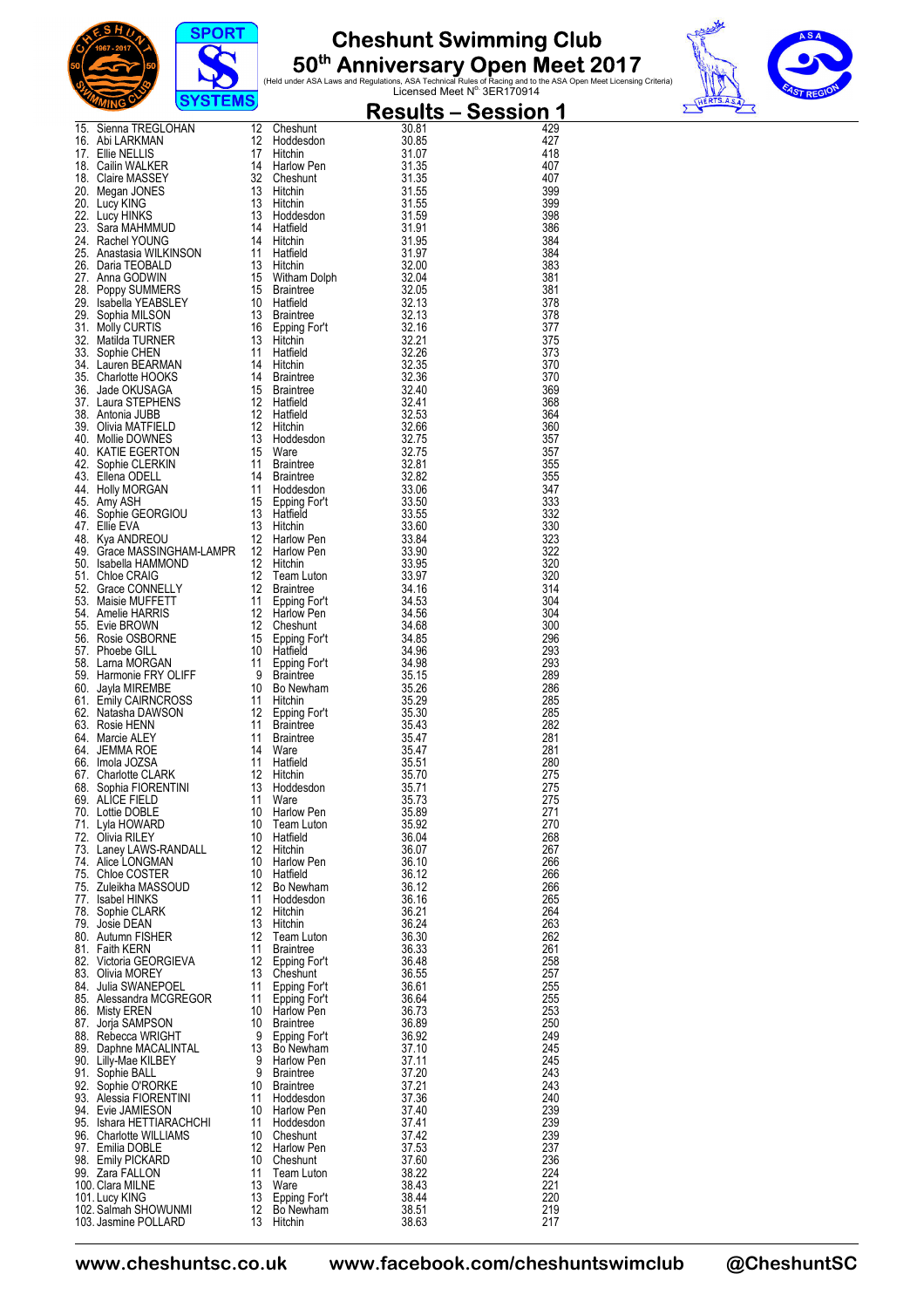





|                                                 | $0.01$ LMO      |                                      |                | <u> Results – Session 1</u> |
|-------------------------------------------------|-----------------|--------------------------------------|----------------|-----------------------------|
| 104. Jasmine SHAW                               | 10              | Witham Dolph                         | 38.67          | 217                         |
| 105. Isobel MATFIELD                            | 9               | Hitchin                              | 38.75          | 215                         |
| 106. Lilly NELLIS                               | 11              | Hitchin                              | 38.80          | 214                         |
| 107. Alexandra YEABSLEY                         | 9               | Hatfield<br>Hattieiu<br>Witham Dolph | 39.10          | 209                         |
| 108. Amelia GREEN                               | 12 <sup>°</sup> |                                      | 39.19          | 208                         |
| 109. VICTORIA HUTCHINS                          | 11              |                                      | 39.27          | 207                         |
| 110. Ruby CLARK                                 | 11              | Hitchin                              | 39.41          | 205                         |
| 111. Lacey BUSS                                 | 12 <sup>°</sup> | Harlow Pen                           | 39.49          | 203                         |
| 112. Millie HYDE                                | 10              | Team Luton                           | 39.53          | 203                         |
| 113. Ella GREATBATCH                            | 9               | Epping For't                         | 40.00          | 196                         |
| 114. Isabelle TALBOT                            | 9               | <b>Braintree</b>                     | 40.20          | 193                         |
| 115. Isabel BYGRAVE                             | 10              | Hitchin                              | 40.40          | 190                         |
| 116. Alexdrina ROBERTS                          | 11              | Harlow Pen                           | 40.51          | 188                         |
| 117. Aine DUNWOODIE                             | 9               | Team Luton                           | 40.58          | 187                         |
| 117. Autumn SHINE                               | 9<br>9          | Harlow Pen                           | 40.58          | 187<br>187                  |
| 119. Grace LOCKWOOD                             |                 | Hatfield                             | 40.61<br>40.61 | 187                         |
| 119. Lucy BYFORD                                | 10<br>9         | Witham Dolph                         | 40.62          | 187                         |
| 121. Isobel MCCULLOCH<br>122. Millie RICHARDSON | 10 <sup>°</sup> | Team Luton<br>Hatfield               | 40.76          | 185                         |
| 123. Oluwapelumi SALU                           | 9               |                                      | 41.00          | 182                         |
| 124. Robyn HARTLEY                              | 10              | Epping For't<br>Hatfield             | 41.15          | 180                         |
| 125. Scarlett JOSLIN                            | 9               |                                      | 42.03          | 169                         |
| 126. Kallie JACKSON                             | 9               | Harlow Pen<br>Harlow Pen             | 42.19          | 167                         |
| 127. Katie BURGESS                              | 11              | Cheshunt                             | 42.49          | 163                         |
| 128. Lucy KEENS                                 | 11              | Hoddesdon                            | 42.87          | 159                         |
| 129. Darcy MCMULLINS                            | 9               | Cheshunt                             | 43.44          | 153                         |
| 130. Diara ZEQIRI                               | 10              | Hoddesdon                            | 44.69          | 140                         |
| 131. Phoebe MCGREAL                             | 10 <sup>°</sup> | Cheshunt                             | 44.90          | 138                         |
| 132. Olivia WATSON                              | 9               | Braintree                            | 45.98          | 129                         |
| 133. Gabriella CONNELLY                         | 10              |                                      | 46.26          | 126                         |
| 134. Maisie PETTS                               | 10 <sup>°</sup> | Braintree<br>Braintree               | 46.39          | 125                         |
| 135. Nicole VECERE                              | 9               | Cheshunt                             | 47.12          | 119                         |
| 136. Esme STRINGER                              | 9               | Harlow Pen                           | 47.59          | 116                         |
| 137. Charlotte ROBERTS                          | 10 <sup>°</sup> | Harlow Pen                           | 48.56          | 109                         |
| 138. Millicent WALKER                           | 9               | Hoddesdon                            | 48.66          | 108                         |
| 139. Olivia PERRIN                              | 10              | Harlow Pen                           | 48.80          | 108                         |
| 140. Hannah DEATH                               | 9               | Harlow Pen                           | 49.87          | 101                         |
| 141. Jessica DRURY                              | 9               | Hitchin                              | 50.10          | 99                          |
| 142. Sophie EVA                                 | 10 <sup>°</sup> | Hitchin                              | 50.53          | 97                          |
| 143. Chloe TINGEY                               | 9               | Witham Dolph                         | 53.11          | 83                          |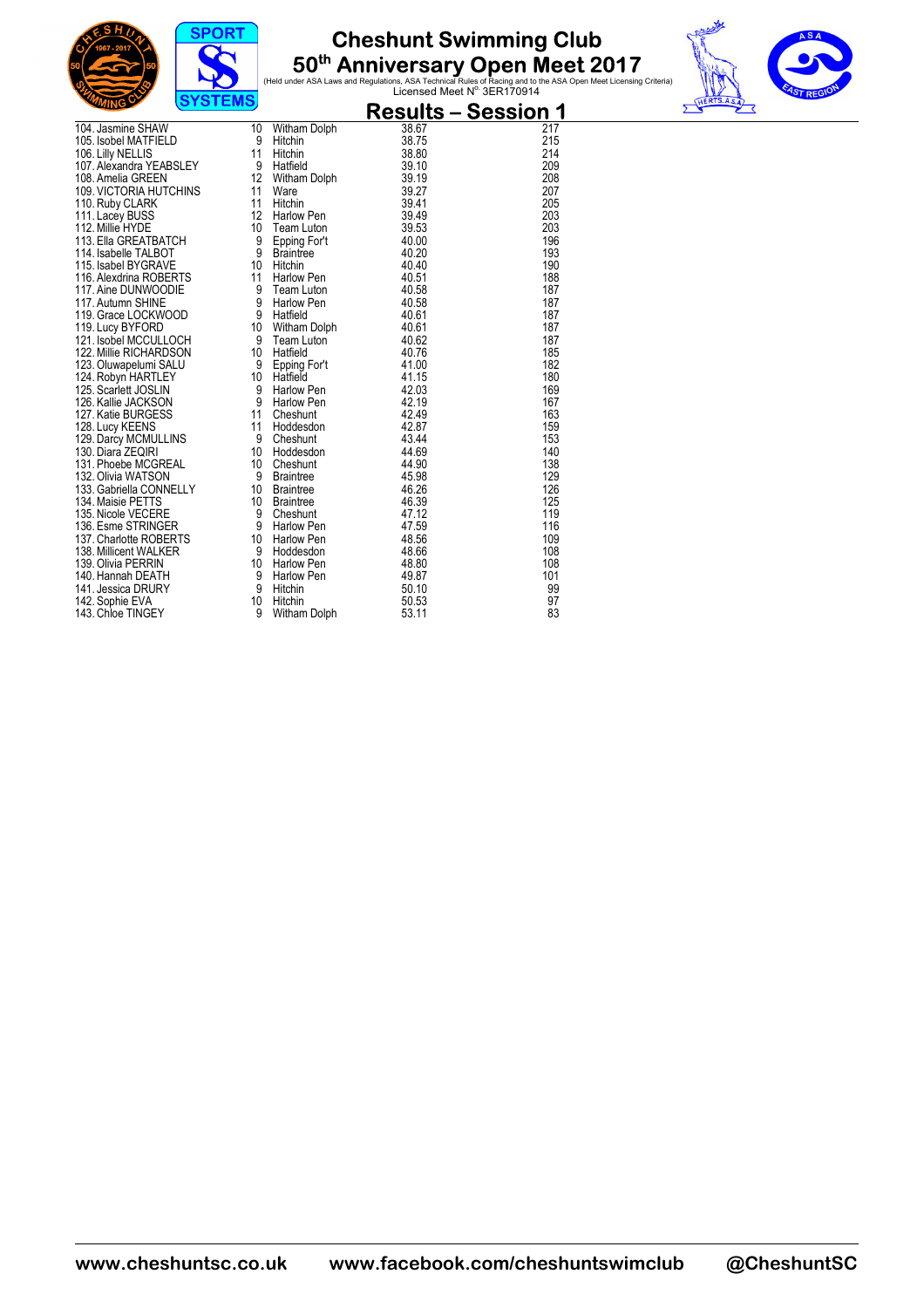





**Results – Session 1** 

#### **EVENT 104 Boys 09 Yrs/Over 50m Freestyle**

|          | <b>O9 Yrs Age Group - Full Results<br/> Place Name<br/> 1. Lucas HARTLEY<br/> 2. Collin OKUSAGA<br/> 3. Tarelle LANIYAN<br/> 4. Adam LOO<br/> 5. Romac CONDE<br/> 5. Romac CONDE<br/> 5. Romac CONDE<br/> 5. Romac CONDE<br/> 7. Max HEADLEY<br/> 8. David TSHUMA<br/> 9. Bo New</b> |                 |                                |                |                |
|----------|--------------------------------------------------------------------------------------------------------------------------------------------------------------------------------------------------------------------------------------------------------------------------------------|-----------------|--------------------------------|----------------|----------------|
|          |                                                                                                                                                                                                                                                                                      |                 |                                | Time           | FINA Pt        |
|          |                                                                                                                                                                                                                                                                                      |                 |                                | 33.50<br>33.79 | 221<br>215     |
|          |                                                                                                                                                                                                                                                                                      |                 |                                | 34.28          | 206            |
|          |                                                                                                                                                                                                                                                                                      |                 |                                | 35.91          | 179            |
|          |                                                                                                                                                                                                                                                                                      |                 |                                | 36.17          | 175            |
|          |                                                                                                                                                                                                                                                                                      |                 |                                | 38.34<br>38.50 | 147<br>145     |
|          |                                                                                                                                                                                                                                                                                      |                 |                                | 39.46          | 135            |
|          |                                                                                                                                                                                                                                                                                      |                 |                                | 40.91          | 121            |
|          |                                                                                                                                                                                                                                                                                      |                 |                                | 42.95          | 104            |
|          |                                                                                                                                                                                                                                                                                      |                 |                                | 43.91<br>44.52 | 98<br>94       |
|          |                                                                                                                                                                                                                                                                                      |                 |                                | 44.55          | 94             |
|          |                                                                                                                                                                                                                                                                                      |                 |                                | 44.76          | 92             |
|          |                                                                                                                                                                                                                                                                                      |                 |                                | 44.96          | 91             |
|          |                                                                                                                                                                                                                                                                                      |                 |                                | 45.45          | 88             |
|          |                                                                                                                                                                                                                                                                                      |                 |                                | 46.19<br>48.53 | 84<br>72       |
|          |                                                                                                                                                                                                                                                                                      |                 |                                | 51.53          | 60             |
|          |                                                                                                                                                                                                                                                                                      |                 |                                | 54.87          | 50             |
|          |                                                                                                                                                                                                                                                                                      |                 |                                | 55.44          | 48             |
|          | 20. Luke PICKARD<br>21. Christopher MULANGALA 9 Cheshunt<br>21. Christopher MULANGALA 9 Holdesdon<br>10 Yrs Age Group - Full Results<br>10 Cheshunt<br>2. Igor MORDEJA 10 Cheshunt<br>4. Ben TEMPLETON-KNIGHT 10 Bolvewham<br>4. Ben TEMPLET                                         |                 |                                |                |                |
|          |                                                                                                                                                                                                                                                                                      |                 |                                | Time           | <b>FINA Pt</b> |
|          |                                                                                                                                                                                                                                                                                      |                 |                                | 33.65<br>34.45 | 218<br>203     |
|          |                                                                                                                                                                                                                                                                                      |                 |                                | 34.70          | 199            |
|          |                                                                                                                                                                                                                                                                                      |                 |                                | 35.17          | 191            |
|          |                                                                                                                                                                                                                                                                                      |                 |                                | 35.75          | 182            |
|          |                                                                                                                                                                                                                                                                                      |                 |                                | 35.87          | 180            |
|          |                                                                                                                                                                                                                                                                                      |                 |                                | 36.22<br>36.45 | 175<br>171     |
|          |                                                                                                                                                                                                                                                                                      |                 |                                | 36.71          | 168            |
|          |                                                                                                                                                                                                                                                                                      |                 |                                | 36.82          | 166            |
|          |                                                                                                                                                                                                                                                                                      |                 |                                | 37.02          | 163            |
|          |                                                                                                                                                                                                                                                                                      |                 |                                | 37.24<br>37.61 | 161<br>156     |
|          |                                                                                                                                                                                                                                                                                      |                 |                                | 38.61          | 144            |
|          |                                                                                                                                                                                                                                                                                      |                 |                                | 39.61          | 133            |
|          |                                                                                                                                                                                                                                                                                      |                 |                                | 39.99          | 130            |
|          |                                                                                                                                                                                                                                                                                      |                 |                                | 40.24          | 127            |
|          |                                                                                                                                                                                                                                                                                      |                 |                                | 40.48<br>40.79 | 125<br>122     |
|          |                                                                                                                                                                                                                                                                                      |                 |                                | 40.86          | 121            |
|          |                                                                                                                                                                                                                                                                                      |                 |                                | 41.40          | 117            |
|          |                                                                                                                                                                                                                                                                                      |                 |                                | 41.70          | 114            |
|          |                                                                                                                                                                                                                                                                                      |                 |                                | 42.04<br>42.19 | 111<br>110     |
|          |                                                                                                                                                                                                                                                                                      |                 |                                | 42.26          | 110            |
|          |                                                                                                                                                                                                                                                                                      |                 |                                | 43.42          | 101            |
|          |                                                                                                                                                                                                                                                                                      |                 |                                | 43.82          | 98             |
|          |                                                                                                                                                                                                                                                                                      |                 |                                | 44.72<br>46.01 | 92<br>85       |
|          |                                                                                                                                                                                                                                                                                      |                 |                                | 53.09          | 55             |
|          | 31. Samuel HOWARD 10 Harlow Pen                                                                                                                                                                                                                                                      |                 |                                | 53.46          | 54             |
|          | 32. Charlie CROPLEY                                                                                                                                                                                                                                                                  |                 | 10 Hitchin                     | 55.16          | 49             |
|          | 11 Yrs Age Group - Full Results                                                                                                                                                                                                                                                      |                 |                                |                |                |
| Place    | Name                                                                                                                                                                                                                                                                                 |                 | AaD Club                       | Time           | <b>FINA Pt</b> |
| 1.<br>2. | Alastair STEWART<br>Daniel PARKER                                                                                                                                                                                                                                                    | 11<br>11        | Harlow Pen<br><b>Braintree</b> | 31.59<br>32.47 | 263<br>242     |
| 3.       | Jonathan LAZAROV                                                                                                                                                                                                                                                                     | 11              | Epping For't                   | 32.62          | 239            |
|          | 4. Hayden MILLER                                                                                                                                                                                                                                                                     | 11              | <b>Braintree</b>               | 33.16          | 228            |
|          | 5. Max ARNOLD                                                                                                                                                                                                                                                                        | 11              | Harlow Pen                     | 33.21          | 227            |
| 6.       | Jake EVANS                                                                                                                                                                                                                                                                           | 11              | 11 Cheshunt<br>Hatfield        | 33.49          | 221<br>219     |
| 8.       | 7. Henry CATTERFELD<br>Keir GIBSON                                                                                                                                                                                                                                                   | 11              | Braintree                      | 33.57<br>34.68 | 199            |
| 9.       | CALLUM COX                                                                                                                                                                                                                                                                           | 11              | Ware                           | 35.13          | 191            |
|          | 10. Jake WILLIAMSON                                                                                                                                                                                                                                                                  | 11              | Hatfield                       | 35.42          | 187            |
|          | 11. Ethan RYAN                                                                                                                                                                                                                                                                       | 11              | Harlow Pen                     | 35.59          | 184            |
|          | 12. HARRISON EGERTON<br>13. Tarran BARFOOT                                                                                                                                                                                                                                           | 11<br>11        | Ware<br>Hatfield               | 35.88<br>36.64 | 180<br>169     |
|          | 14. Oliver BLIGHT                                                                                                                                                                                                                                                                    | 11              | Hatfield                       | 36.80          | 166            |
|          | 15. Andrew TEMBRA                                                                                                                                                                                                                                                                    |                 | 11 Hatfield                    | 36.92          | 165            |
|          | 16. Jay DAVIS                                                                                                                                                                                                                                                                        | 11              | Epping For't                   | 36.99          | 164            |
|          | 17. TOMMY LIDDIARD<br>18. Joshua ELLIS                                                                                                                                                                                                                                               | -11<br>11       | Ware<br>Hatfield               | 37.91<br>38.72 | 152<br>143     |
|          | 19. Oluwateniola ATANLUSI                                                                                                                                                                                                                                                            | $-11$           | Epping For't                   | 38.97          | 140            |
|          | 20. Harry BRUNTON                                                                                                                                                                                                                                                                    |                 | 11 Cheshunt                    | 44.34          | 95             |
|          | 12 Yrs Age Group - Full Results                                                                                                                                                                                                                                                      |                 |                                |                |                |
| Place    | Name                                                                                                                                                                                                                                                                                 |                 | AaD Club                       | Time           | FINA Pt        |
| 2.       | 1. Ben STRINGER<br>Aaron PICKARD                                                                                                                                                                                                                                                     | 12 <sup>°</sup> | Harlow Pen<br>12 Cheshunt      | 32.00<br>32.26 | 253<br>247     |
| 3.       | Jacob HARDY                                                                                                                                                                                                                                                                          |                 | 12 Epping For't                | 32.50          | 242            |
| 4.       | Daniel TSHUMA                                                                                                                                                                                                                                                                        |                 | 12 Bo Newham                   | 33.52          | 220            |

**www.cheshuntsc.co.uk www.facebook.com/cheshuntswimclub @CheshuntSC**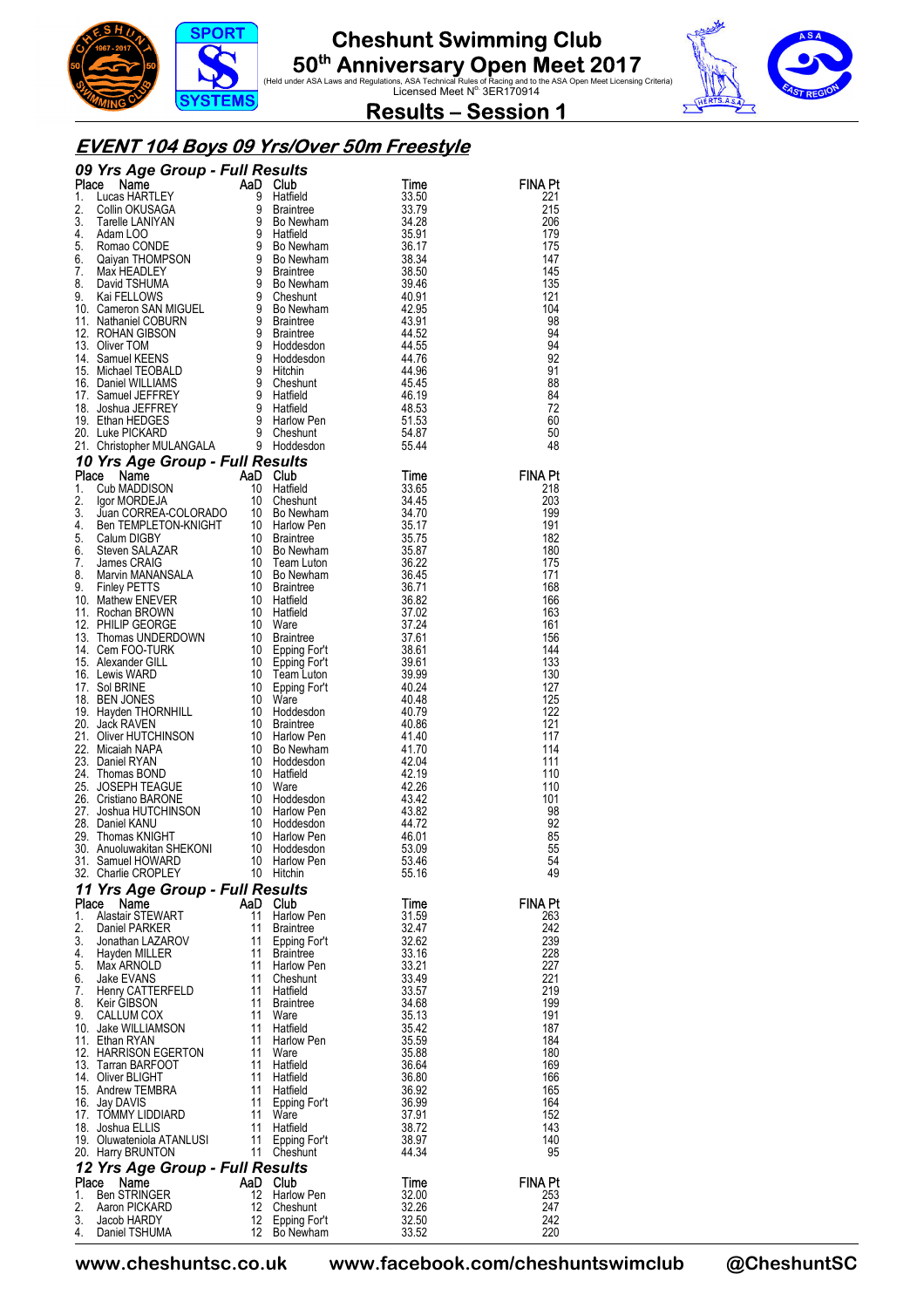





|          | <b>Result</b><br>5. Steve POSTOLACHI 12 Epping Fort 33.81<br>6. Samuel BENTLEY 12 Epping Fort 34.04<br>7. Luke PAYNE 12 Hatfield 34.07<br>7. Luke PAYNE 12 Hatfield 34.07<br>9. Affie NELLIS 12 Hitchin 35.18<br>9. Affie NELLIS 12 Hitchin 35.                       |          |                                     |                | <u> Results – Session 1</u> |
|----------|-----------------------------------------------------------------------------------------------------------------------------------------------------------------------------------------------------------------------------------------------------------------------|----------|-------------------------------------|----------------|-----------------------------|
|          |                                                                                                                                                                                                                                                                       |          |                                     |                | 215                         |
|          |                                                                                                                                                                                                                                                                       |          |                                     |                | 210<br>210                  |
|          |                                                                                                                                                                                                                                                                       |          |                                     |                | 204                         |
|          |                                                                                                                                                                                                                                                                       |          |                                     |                | 190                         |
|          |                                                                                                                                                                                                                                                                       |          |                                     |                | 179                         |
|          |                                                                                                                                                                                                                                                                       |          |                                     |                | 178<br>155                  |
|          |                                                                                                                                                                                                                                                                       |          |                                     |                | 146                         |
|          | 13 Yrs Age Group - Full Results                                                                                                                                                                                                                                       |          |                                     |                |                             |
|          |                                                                                                                                                                                                                                                                       |          |                                     |                | <b>FINA Pt</b>              |
|          |                                                                                                                                                                                                                                                                       |          |                                     |                | 379<br>261                  |
|          |                                                                                                                                                                                                                                                                       |          |                                     |                | 220                         |
|          |                                                                                                                                                                                                                                                                       |          |                                     |                | 211                         |
|          |                                                                                                                                                                                                                                                                       |          |                                     |                | 201<br>197                  |
|          |                                                                                                                                                                                                                                                                       |          |                                     |                | 195                         |
|          |                                                                                                                                                                                                                                                                       |          |                                     |                | 189                         |
|          |                                                                                                                                                                                                                                                                       |          |                                     |                | 164                         |
|          |                                                                                                                                                                                                                                                                       |          |                                     |                | <b>FINA Pt</b>              |
|          |                                                                                                                                                                                                                                                                       |          |                                     |                | 385                         |
|          |                                                                                                                                                                                                                                                                       |          |                                     |                | 338                         |
|          |                                                                                                                                                                                                                                                                       |          |                                     |                | 301<br>289                  |
|          |                                                                                                                                                                                                                                                                       |          |                                     |                | 275                         |
|          |                                                                                                                                                                                                                                                                       |          |                                     |                | 272                         |
|          |                                                                                                                                                                                                                                                                       |          |                                     |                | 201<br>169                  |
|          |                                                                                                                                                                                                                                                                       |          |                                     |                |                             |
|          |                                                                                                                                                                                                                                                                       |          |                                     |                | <b>FINA Pt</b>              |
|          |                                                                                                                                                                                                                                                                       |          |                                     |                | 525                         |
|          |                                                                                                                                                                                                                                                                       |          |                                     |                | 513<br>458                  |
|          |                                                                                                                                                                                                                                                                       |          |                                     |                | 442                         |
|          |                                                                                                                                                                                                                                                                       |          |                                     |                | 416                         |
|          |                                                                                                                                                                                                                                                                       |          |                                     |                | 405<br>371                  |
|          |                                                                                                                                                                                                                                                                       |          |                                     |                | 348                         |
|          |                                                                                                                                                                                                                                                                       |          |                                     |                | 300                         |
|          | 13. Oliver COTTEE 12 Withiam Dolph 38.45<br><b>Flace Name Croup - Full Results Time</b><br>12 Witham Dolph 18<br>1. Morgan FOSTER, 13 Braintee 13 Sping Fort 37.90<br>2. Joseph SUMMERBELL 13 Braintee 13 Ware<br>13 Witham Dolph 38.35.98<br>                        |          |                                     |                | 205                         |
| Place    | Open Age Group - Full Results<br><b>Parameter School Community Community Community Community Community Community Community Community Community Community Community Community Community Community Community Community Community Community Community Community Comm</b> |          |                                     |                | <b>FINA Pt</b>              |
| 1.       |                                                                                                                                                                                                                                                                       |          |                                     |                | 525                         |
| 2.       |                                                                                                                                                                                                                                                                       |          |                                     |                | 513                         |
| 3.<br>4. |                                                                                                                                                                                                                                                                       |          |                                     |                | 458<br>442                  |
| 5.       |                                                                                                                                                                                                                                                                       |          |                                     |                | 416                         |
| 6.<br>7. |                                                                                                                                                                                                                                                                       |          |                                     |                | 405<br>385                  |
| 8.       |                                                                                                                                                                                                                                                                       |          |                                     |                | 379                         |
| g        | Jamie FARROW<br>15 Hatfield                                                                                                                                                                                                                                           |          |                                     | 28.18          | 371                         |
|          | 10. Oliver FORD<br>11. Aaron CHAMBERS                                                                                                                                                                                                                                 | 15<br>14 | <b>Witham Dolph</b><br>Epping For't | 28.79<br>29.07 | 348<br>338                  |
|          | 12. Robert DAVIDSON                                                                                                                                                                                                                                                   | 14       | Epping For't                        | 30.22          | 301                         |
|          | 13. Nathan FORD                                                                                                                                                                                                                                                       | 15       | Witham Dolph                        | 30.24          | 300                         |
|          | 14. Alexander ANDONOV                                                                                                                                                                                                                                                 | 14<br>14 | Epping For't<br><b>Braintree</b>    | 30.61          | 289                         |
|          | 15. Frankie SELWOOD<br>16. Daniel LAMBERT                                                                                                                                                                                                                             | 14       | <b>Braintree</b>                    | 31.13<br>31.24 | 275<br>272                  |
|          | 17. Alastair STEWART                                                                                                                                                                                                                                                  | 11       | Harlow Pen                          | 31.59          | 263                         |
|          | 18. Joseph SUMMERBELL                                                                                                                                                                                                                                                 | 13<br>12 | Epping For't                        | 31.70<br>32.00 | 261<br>253                  |
|          | 19. Ben STRINGER<br>20. Aaron PICKARD                                                                                                                                                                                                                                 | 12       | Harlow Pen<br>Cheshunt              | 32.26          | 247                         |
|          | 21. Daniel PARKER                                                                                                                                                                                                                                                     | 11       | <b>Braintree</b>                    | 32.47          | 242                         |
|          | 22. Jacob HARDY                                                                                                                                                                                                                                                       | 12       | Epping For't                        | 32.50          | 242                         |
|          | 23. Jonathan LAZAROV<br>24. Hayden MILLER                                                                                                                                                                                                                             | 11<br>11 | Epping For't<br><b>Braintree</b>    | 32.62<br>33.16 | 239<br>228                  |
|          | 25. Max ARNOLD                                                                                                                                                                                                                                                        | 11       | Harlow Pen                          | 33.21          | 227                         |
|          | 26. Jake EVANS                                                                                                                                                                                                                                                        | 11       | Cheshunt                            | 33.49          | 221                         |
|          | 27. Lucas HARTLEY<br>28. Daniel TSHUMA                                                                                                                                                                                                                                | 9<br>12  | Hatfield<br>Bo Newham               | 33.50<br>33.52 | 221<br>220                  |
|          | 29. AIDAN JONES                                                                                                                                                                                                                                                       | 13       | Ware                                | 33.54          | 220                         |
|          | 30. Henry CATTERFELD                                                                                                                                                                                                                                                  | 11       | Hatfield                            | 33.57          | 219                         |
|          | 31. Cub MADDISON<br>32. Collin OKUSAGA                                                                                                                                                                                                                                | 10<br>9  | Hatfield<br><b>Braintree</b>        | 33.65<br>33.79 | 218<br>215                  |
|          | 33. Steve POSTOLACHI                                                                                                                                                                                                                                                  | 12       | Epping For't                        | 33.81          | 215                         |
|          | 34. Jack TINGEY                                                                                                                                                                                                                                                       | 13       | Witham Dolph                        | 33.98          | 211                         |
|          | 35. Samuel BENTLEY<br>36. Luke PAYNE                                                                                                                                                                                                                                  | 12<br>12 | Epping For't<br>Hatfield            | 34.04<br>34.07 | 210<br>210                  |
|          | 37. Tarelle LANIYAN                                                                                                                                                                                                                                                   | 9        | Bo Newham                           | 34.28          | 206                         |
|          | 38. Daynyus HALINAUSKAS                                                                                                                                                                                                                                               | 15       | Harlow Pen                          | 34.31          | 205                         |
|          | 39. Luis ODEGAARD DAVIS<br>40. Igor MORDEJA                                                                                                                                                                                                                           | 12<br>10 | Hatfield<br>Cheshunt                | 34.41<br>34.45 | 204<br>203                  |
|          | 41. Dougie GRAYLING                                                                                                                                                                                                                                                   | 14       | Hoddesdon                           | 34.54          | 201                         |
|          | 42. Thomas GILL                                                                                                                                                                                                                                                       | 13       | Hatfield                            | 34.58          | 201                         |
|          | 43. Keir GIBSON<br>44. Juan CORREA-COLORADO                                                                                                                                                                                                                           | 11<br>10 | <b>Braintree</b><br>Bo Newham       | 34.68<br>34.70 | 199<br>199                  |
|          |                                                                                                                                                                                                                                                                       |          |                                     |                |                             |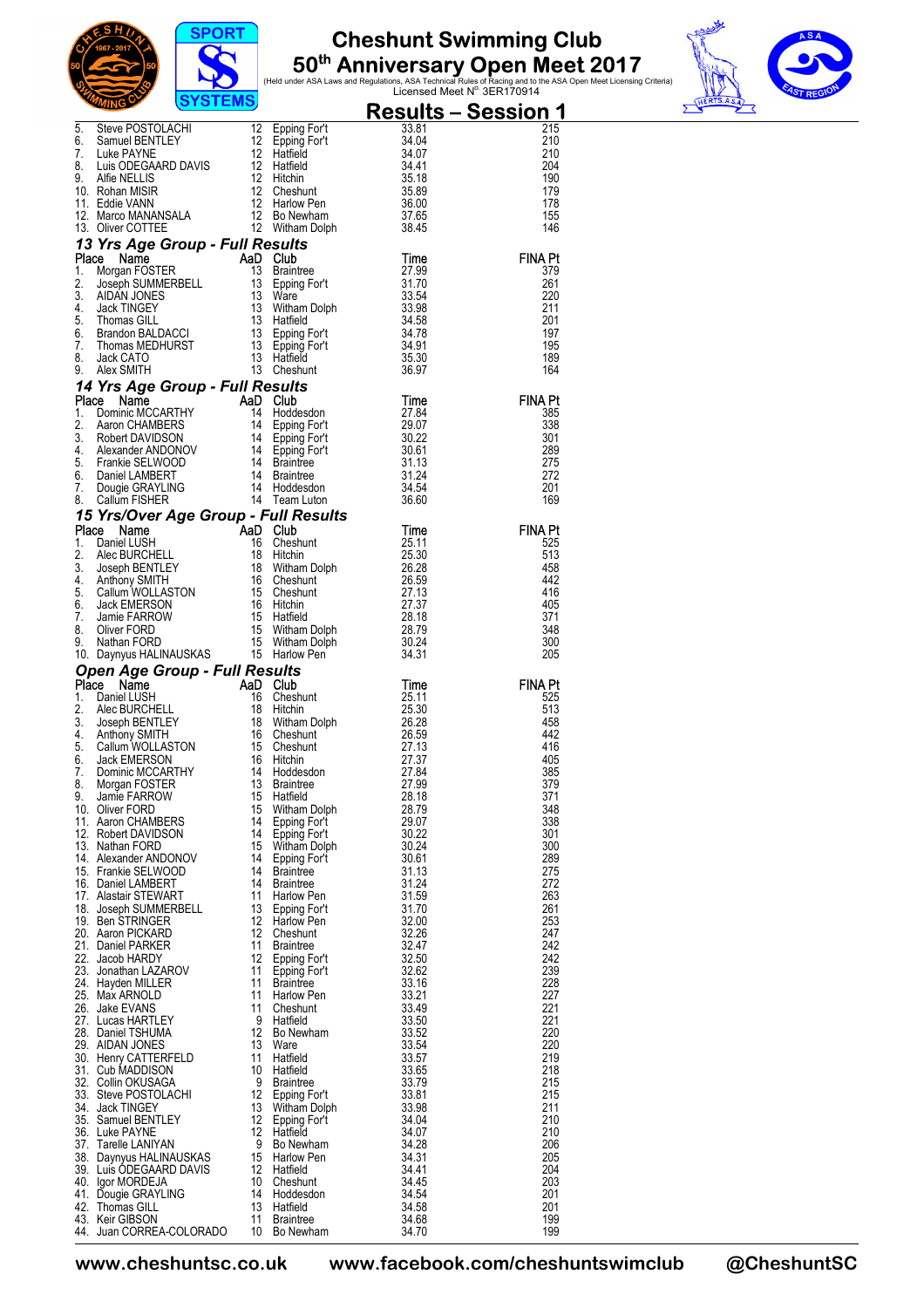





| <b>Examples Mathematics (CALC)</b><br>46: Brandon BALDACCI 13 Epping Fort 34,47<br>46: Tommat MCDHURST<br>46: Tommat MCDHURST<br>46: Tommat MCDHURST<br>11 Epping Fort 34,473<br>46: Thomat MCDHURST<br>51: Jake WILLIAMSON 13 Hardwin Pen<br>51: J |         |                        | <u> Results – Session 1</u> |            |
|-----------------------------------------------------------------------------------------------------------------------------------------------------------------------------------------------------------------------------------------------------|---------|------------------------|-----------------------------|------------|
|                                                                                                                                                                                                                                                     |         |                        |                             | 197        |
|                                                                                                                                                                                                                                                     |         |                        |                             | 195<br>191 |
|                                                                                                                                                                                                                                                     |         |                        |                             | 191        |
|                                                                                                                                                                                                                                                     |         |                        |                             | 190        |
|                                                                                                                                                                                                                                                     |         |                        |                             | 189        |
|                                                                                                                                                                                                                                                     |         |                        |                             | 187<br>184 |
|                                                                                                                                                                                                                                                     |         |                        |                             | 182        |
|                                                                                                                                                                                                                                                     |         |                        |                             | 180        |
|                                                                                                                                                                                                                                                     |         |                        |                             | 180        |
|                                                                                                                                                                                                                                                     |         |                        |                             | 179<br>179 |
|                                                                                                                                                                                                                                                     |         |                        |                             | 178        |
|                                                                                                                                                                                                                                                     |         |                        |                             | 175        |
|                                                                                                                                                                                                                                                     |         |                        |                             | 175        |
|                                                                                                                                                                                                                                                     |         |                        |                             | 171<br>169 |
|                                                                                                                                                                                                                                                     |         |                        |                             | 169        |
|                                                                                                                                                                                                                                                     |         |                        |                             | 168        |
|                                                                                                                                                                                                                                                     |         |                        |                             | 166        |
|                                                                                                                                                                                                                                                     |         |                        |                             | 166        |
|                                                                                                                                                                                                                                                     |         |                        |                             | 165<br>164 |
|                                                                                                                                                                                                                                                     |         |                        |                             | 164        |
|                                                                                                                                                                                                                                                     |         |                        |                             | 163        |
|                                                                                                                                                                                                                                                     |         |                        |                             | 161        |
|                                                                                                                                                                                                                                                     |         |                        |                             | 156<br>155 |
|                                                                                                                                                                                                                                                     |         |                        |                             | 152        |
|                                                                                                                                                                                                                                                     |         |                        |                             | 147        |
|                                                                                                                                                                                                                                                     |         |                        |                             | 146        |
|                                                                                                                                                                                                                                                     |         |                        |                             | 145        |
|                                                                                                                                                                                                                                                     |         |                        |                             | 144<br>143 |
|                                                                                                                                                                                                                                                     |         |                        |                             | 140        |
|                                                                                                                                                                                                                                                     |         |                        |                             | 135        |
|                                                                                                                                                                                                                                                     |         |                        |                             | 133        |
|                                                                                                                                                                                                                                                     |         |                        |                             | 130<br>127 |
|                                                                                                                                                                                                                                                     |         |                        |                             | 125        |
|                                                                                                                                                                                                                                                     |         |                        |                             | 122        |
|                                                                                                                                                                                                                                                     |         |                        |                             | 121        |
|                                                                                                                                                                                                                                                     |         |                        |                             | 121        |
|                                                                                                                                                                                                                                                     |         |                        |                             | 117<br>114 |
|                                                                                                                                                                                                                                                     |         |                        |                             | 111        |
|                                                                                                                                                                                                                                                     |         |                        |                             | 110        |
|                                                                                                                                                                                                                                                     |         |                        |                             | 110        |
|                                                                                                                                                                                                                                                     |         |                        |                             | 104<br>101 |
|                                                                                                                                                                                                                                                     |         |                        |                             | 98         |
|                                                                                                                                                                                                                                                     |         |                        |                             | 98         |
|                                                                                                                                                                                                                                                     |         |                        |                             | 95         |
| 99.   ROHAN GIBSON<br>100. Oliver TOM                                                                                                                                                                                                               | 9       | 9 Braintree            | 44.52                       | 94<br>94   |
| 101. Daniel KANU                                                                                                                                                                                                                                    | 10      | Hoddesdon<br>Hoddesdon | 44.55<br>44.72              | 92         |
| 102. Samuel KEENS                                                                                                                                                                                                                                   | 9       | Hoddesdon              | 44.76                       | 92         |
| 103. Michael TEOBALD                                                                                                                                                                                                                                | 9       | Hitchin                | 44.96                       | 91         |
| 104. Daniel WILLIAMS                                                                                                                                                                                                                                | 9       | Cheshunt               | 45.45                       | 88         |
| 105. Thomas KNIGHT<br>106. Samuel JEFFREY                                                                                                                                                                                                           | 10<br>9 | Harlow Pen<br>Hatfield | 46.01<br>46.19              | 85<br>84   |
| 107. Joshua JEFFREY                                                                                                                                                                                                                                 | 9       | Hatfield               | 48.53                       | 72         |
| 108. Ethan HEDGES                                                                                                                                                                                                                                   | 9       | Harlow Pen             | 51.53                       | 60         |
| 109. Anuoluwakitan SHEKONI                                                                                                                                                                                                                          | 10      | Hoddesdon              | 53.09                       | 55         |
| 110. Samuel HOWARD<br>111. Luke PICKARD                                                                                                                                                                                                             | 10      | Harlow Pen             | 53.46                       | 54         |
| 112. Charlie CROPLEY                                                                                                                                                                                                                                | 9<br>10 | Cheshunt<br>Hitchin    | 54.87<br>55.16              | 50<br>49   |
| 113. Christopher MULANGALA                                                                                                                                                                                                                          | 9       | Hoddesdon              | 55.44                       | 48         |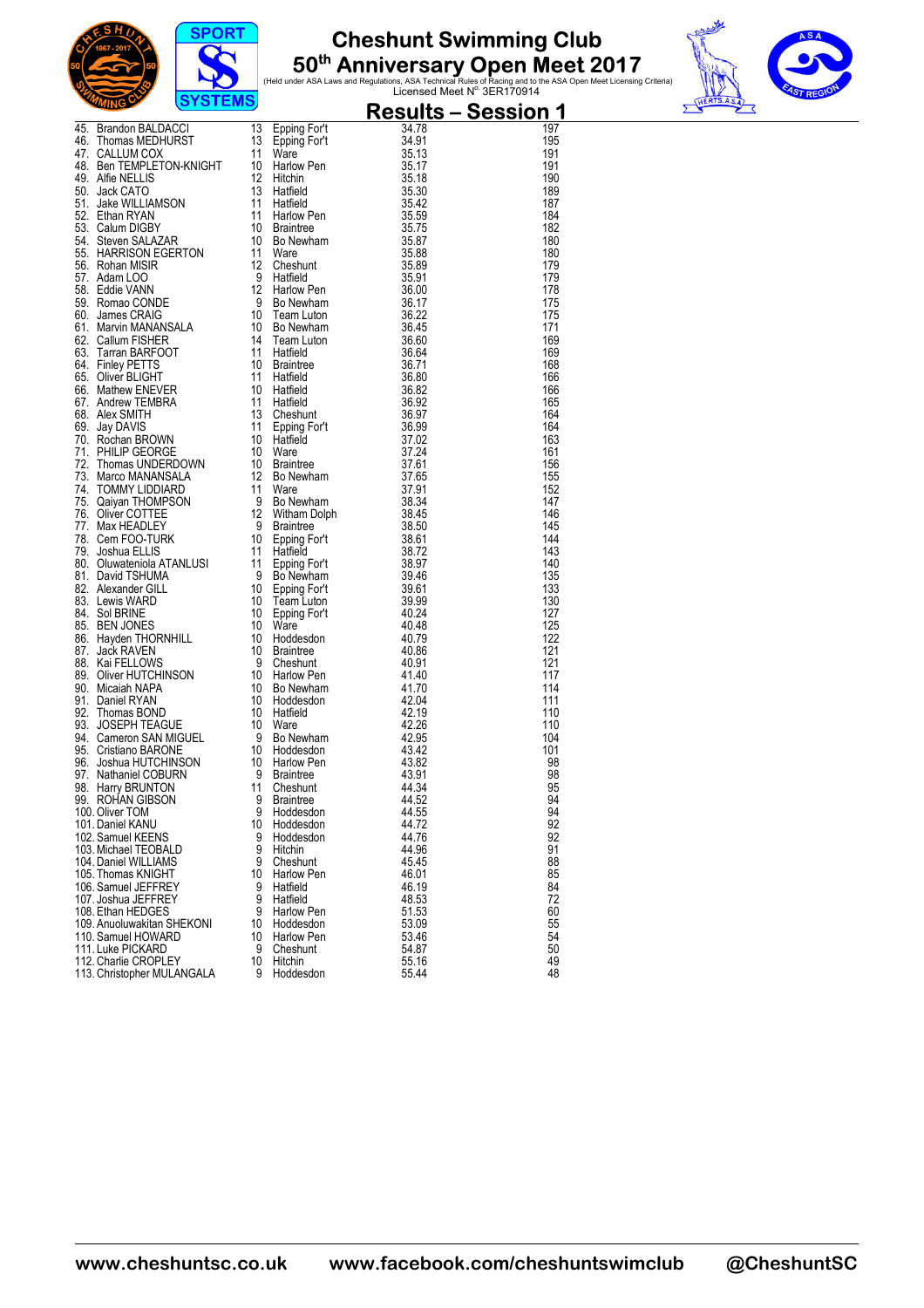





**Results – Session 1** 

#### **EVENT 105 Girls 09 Yrs/Over 100m Breaststroke**

|          | 09 Yrs Age Group - Full Results                 |    |                                  |                    |                |                  |
|----------|-------------------------------------------------|----|----------------------------------|--------------------|----------------|------------------|
| Place    | Name                                            | 9  | AaD Club                         | Time               | FINA Pt        | 50<br>50.91      |
| 1.<br>2. | Sophie BALL<br>Harmonie FRY OLIFF               | 9  | <b>Braintree</b><br>Braintree    | 1:47.18<br>1:51.03 | 196<br>177     | 52.89            |
| 3.       | Jessica DRURY                                   | 9  | Hitchin                          | 1:52.18            | 171            | 52.46            |
| 4.       | Scarlett JOSLIN                                 | 9  | Harlow Pen                       | 1:52.91            | 168            | 52.70            |
| 5.       | Ella GREATBATCH                                 |    | 9 Epping For't                   | 1:54.21            | 162            | 54.47            |
| 6.<br>7. | Grace SOFOKLEOUS-AMES<br><b>Isabelle TALBOT</b> |    | 9 Cheshunt<br>9 Braintree        | 1:55.03<br>1:57.88 | 159<br>148     | 54.63<br>57.18   |
| 8.       | Alexandra YEABSLEY                              |    | 9 Hatfield                       | 2:00.53            | 138            | 56.01            |
| 9.       | Olivia WATSON                                   |    | 9 Braintree                      | 2:00.68            | 137            | 58.41            |
|          | 10. Isobel MATFIELD                             |    | 9 Hitchin                        | 2:02.82            | 130            | 57.48            |
|          | 11. Chloe TINGEY                                |    | 9 Witham Dolph                   | 2:21.13            | 86             | 1:06.41          |
|          | Oluwapelumi SALU<br>Nicole VECERE               |    | 9 Epping For't<br>9 Cheshunt     | DQ 7.2<br>DQ 7.4   |                |                  |
|          | 10 Yrs Age Group - Full Results                 |    |                                  |                    |                |                  |
| Place    | Name                                            |    | AaD Club                         | Time               | <b>FINA Pt</b> | 50               |
| 1.       | Isabella YEABSLEY                               | 10 | Hatfield                         | 1:37.10            | 264            | 46.18            |
| 2.       | Olivia RILEY                                    | 10 | Hatfield                         | 1:40.74            | 237            | 47.79            |
| 3.<br>4. | Mary HARDY<br>Jorja SAMPSON                     |    | 10 Epping For't<br>10 Braintree  | 1:41.78<br>1:41.97 | 230<br>228     | 47.88<br>48.97   |
| 5.       | <b>Charlotte WILLIAMS</b>                       |    | 10 Cheshunt                      | 1:42.66            | 224            | 49.02            |
| 6.       | Evie JAMIESON                                   |    | 10 Harlow Pen                    | 1:44.45            | 212            | 49.62            |
| 7.       | Misty EREN                                      |    | 10 Harlow Pen                    | 1.44.81            | 210            | 49.14            |
| 8.       | Sophie O'RORKE                                  |    | 10 Braintree                     | 1:45.05            | 209            | 50.77            |
| 9.       | <b>Phoebe GILL</b><br>10. Chloe COSTER          |    | 10 Hatfield<br>10 Hatfield       | 1.45.60<br>1.48.06 | 205<br>192     | 48.93<br>51.70   |
|          | 11. Alice LONGMAN                               |    | 10 Harlow Pen                    | 1:48.76            | 188            | 51.12            |
|          | 12. Lottie DOBLE                                |    | 10 Harlow Pen                    | 1.49.34            | 185            | 53.62            |
|          | 13. Jayla MIREMBE                               |    | 10 Bo Newham                     | 1:49.61            | 184            | 52.76            |
|          | 14. Millie HYDE                                 |    | 10 Team Luton                    | 1.49.70            | 183            | 53.02            |
|          | 15. Robyn HARTLEY                               |    | 10 Hatfield                      | 1:56.27            | 154            | 55.04            |
|          | 16. Diara ZEQIRI<br>17. Charlotte ROBERTS       |    | 10 Hoddesdon<br>10 Harlow Pen    | 2:04.59<br>2:08.87 | 125<br>113     | 58.13<br>1:01.35 |
|          | 11 Yrs Age Group - Full Results                 |    |                                  |                    |                |                  |
| Place    | Name                                            |    | AaD Club                         | Time               | <b>FINA Pt</b> | 50               |
| 1.       | Anastasia WILKINSON                             | 11 | Hatfield                         | 1:29.23            | 341            | 43.30            |
| 2.       | Sophie CHEN                                     | 11 | Hatfield                         | 1:31.22            | 319            | 44.16            |
| 3.       | Rosie HENN                                      |    | 11 Braintree                     | 1:32.68            | 304            | 45.02            |
| 4.<br>5. | <b>Kirsty FUGE</b><br><b>Faith KERN</b>         | 11 | Hatfield<br>11 Braintree         | 1:33.11<br>1:35.65 | 300<br>277     | 44.46<br>45.76   |
| 6.       | Marcie ALEY                                     |    | 11 Braintree                     | 1:36.43            | 270            | 45.81            |
| 7.       | ALICE FIELD                                     | 11 | Ware                             | 1:36.79            | 267            | 45.87            |
| 8.       | <b>Emily CAIRNCROSS</b>                         |    | 11 Hitchin                       | 1:39.23            | 248            | 46.62            |
| 9.       | Julia SWANEPOEL                                 |    | 11 Epping For't                  | 1:40.52            | 238            | 49.18            |
| 9.       | Larna MORGAN<br>11. Isabel SHORT                |    | 11 Epping For't<br>11 Hoddesdon  | 1:40.52<br>1:40.96 | 238<br>235     | 47.68<br>48.00   |
|          | 12. Imola JOZSA                                 |    | 11 Hatfield                      | 1:46.78            | 199            | 52.03            |
|          | 13. Alessandra MCGREGOR                         | 11 | Epping For't                     | 1:47.84            | 193            | 51.68            |
|          | 14. Ruby CLARK                                  |    | 11 Hitchin                       | 1:48.46            | 190            | 52.98            |
|          | 15. Lilly NELLIS                                |    | 11 Hitchin                       | 1:52.21            | 171            | 52.91            |
|          | 16. Zara FALLON                                 |    | 11 Team Luton                    | 1:52.75            | 169            | 53.47            |
| Place    | 12 Yrs Age Group - Full Results<br>Name         |    | AaD Club                         | Time               | <b>FINA Pt</b> | 50               |
|          | 1. Abi LARKMAN                                  |    | 12 Hoddesdon                     | 1:27.97            | 356            | 41.85            |
| 2.       | Chloe CRAIG                                     | 12 | Team Luton                       | 1:32.54            | 306            | 43.38            |
| 3.       | Antonia JUBB                                    | 12 | Hatfield                         | 1:36.33            | 271            | 45.97            |
| 4.       | Francesca VANN                                  |    | 12 Harlow Pen                    | 1:36.86            | 266            | 45.77            |
| 5.<br>6. | Olivia MATFIELD<br>Kya ANDREOU                  |    | 12 Hitchin<br>12 Harlow Pen      | 1:37.76<br>1:39.00 | 259<br>249     | 46.24<br>47.42   |
| 7.       | Grace MASSINGHAM-LAMPR                          |    | 12 Harlow Pen                    | 1:39.30            | 247            | 46.56            |
| 8.       | Sophie LEDGER                                   |    | 12 Hatfield                      | 1:40.32            | 240            | 47.20            |
| 9.       | Amelie HARRIS                                   |    | 12 Harlow Pen                    | 1:41.87            | 229            | 48.93            |
|          | 10. Evie BROWN                                  |    | 12 Cheshunt                      | 1:43.01            | 221            | 48.60            |
|          | 11. Emilia DOBLE                                |    | 12 Harlow Pen                    | 1:43.32            | 219            | 49.56<br>50.46   |
|          | 12. Natasha DAWSON<br>13. Autumn FISHER         |    | 12 Epping For't<br>12 Team Luton | 1:43.54<br>1:46.78 | 218<br>199     | 50.36            |
|          | 14. Amelia GREEN                                |    | 12 Witham Dolph                  | 1:52.05            | 172            | 51.71            |
|          | 13 Yrs Age Group - Full Results                 |    |                                  |                    |                |                  |
| Place    | Name                                            |    | AaD Club                         | Time               | <b>FINA Pt</b> | 50               |
| 1.       | Kitty JARVIS                                    | 13 | <b>Harlow Pen</b>                | 1:26.26            | 377            | 40.57            |
| 2.       | Daria TEOBALD                                   | 13 | Hitchin                          | 1:27.62            | 360            | 40.32            |
| 3.<br>4. | Jasmine WOOD<br>Sophie GEORGIOU                 | 13 | Witham Dolph<br>13 Hatfield      | 1:29.52<br>1:31.22 | 338<br>319     | 41.34<br>43.15   |
| 5.       | Megan JONES                                     | 13 | Hitchin                          | 1:34.21            | 290            | 43.65            |
| 6.       | Catherine RYAN                                  | 13 | Hoddesdon                        | 1:35.51            | 278            | 44.62            |
| 7.       | Sophia MILSON                                   |    | 13 Braintree                     | 1:38.25            | 255            | 45.38            |
| 8.       | Sophia FIORENTINI                               |    | 13 Hoddesdon                     | 1:42.25            | 226            | 46.66            |
| 9.       | Ellie EVA<br>10. Daphne MACALINTAL              | 13 | Hitchin<br>13 Bo Newham          | 1:43.18<br>1:44.44 | 220<br>212     | 48.30<br>49.17   |
|          | 11. Lara FAHY                                   |    | 13 Hoddesdon                     | 1:50.35            | 180            | 52.70            |
|          | 12. Jasmine POLLARD                             |    | 13 Hitchin                       | 1:54.37            | 162            | 54.65            |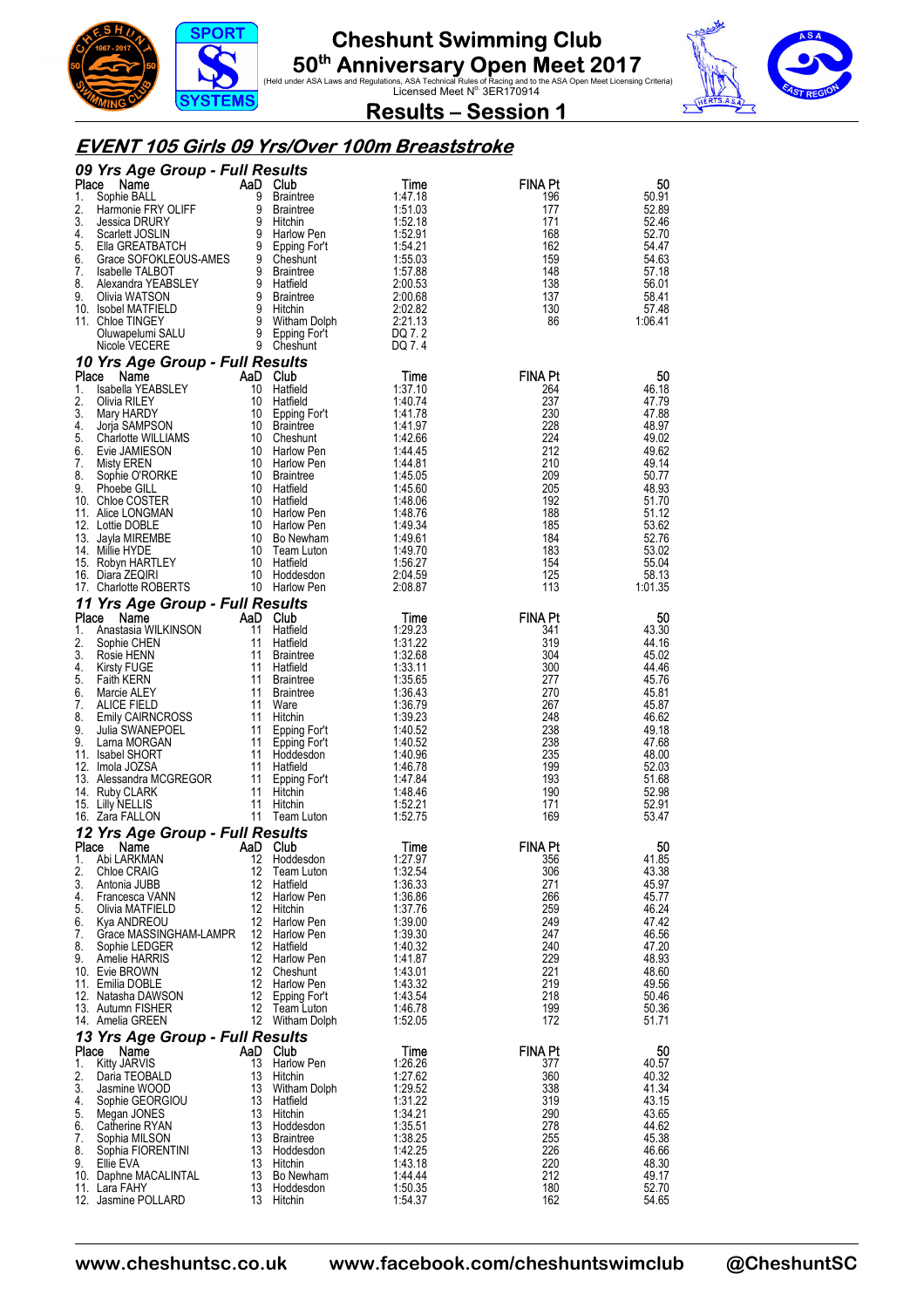





|       | טווויש                               |     |                   | <b>Results - Session 1</b> |                |       |
|-------|--------------------------------------|-----|-------------------|----------------------------|----------------|-------|
|       | 14 Yrs Age Group - Full Results      |     |                   |                            |                |       |
| Place | Name                                 |     | AaD Club          | Time                       | <b>FINA Pt</b> | 50    |
|       | Chloe BERKO-BOATENG                  | 14  | Cheshunt          | 1:24.83                    | 397            | 40.67 |
| 2.    | Cailin WALKER                        | 14  | <b>Harlow Pen</b> | 1:25.62                    | 386            | 40.77 |
| 3.    | Sara MAHMMUD                         | 14  | Hatfield          | 1:27.16                    | 366            | 40.71 |
| 4.    | Charlotte HOOKS                      | 14  | <b>Braintree</b>  | 1:29.69                    | 336            | 41.63 |
| 5.    | Ellena ODELL                         | 14  | <b>Braintree</b>  | 1:37.48                    | 261            | 46.80 |
| 6.    | Lauren BEARMAN                       | 14  | Hitchin           | 1:38.34                    | 254            | 46.63 |
|       | 15 Yrs/Over Age Group - Full Results |     |                   |                            |                |       |
| Place | Name                                 | AaD | Club              | Time                       | <b>FINA Pt</b> | 50    |
|       | Ellie NELLIS                         | 17  | Hitchin           | 1:24.61                    | 400            | 40.06 |
| 2.    | Grace LAMBERT                        | 17  | <b>Braintree</b>  | 1:24.91                    | 396            | 40.08 |
| 3.    | <b>Holly ATKINS</b>                  | 15  | Cheshunt          | 1:25.03                    | 394            | 40.28 |
| 4.    | Megan POPE                           | 15  | Cheshunt          | 1:29.56                    | 337            | 42.17 |
| 5.    | Jade OKUSAGA                         | 15  | <b>Braintree</b>  | 1:29.61                    | 337            | 42.35 |
| 6.    | Anna GODWIN                          | 15  | Witham Dolph      | 1:30.96                    | 322            | 42.12 |
| 7.    | Isobel GEORGIOU                      | 15  | Hatfield          | 1:32.73                    | 304            | 43.13 |
| 8.    | <b>KATIE EGERTON</b>                 | 15  | Ware              | 1:33.83                    | 293            | 44.51 |
| 9.    | Poppy SUMMERS                        | 15  | <b>Braintree</b>  | 1:37.57                    | 261            | 47.09 |
| 10.   | Amy ASH                              | 15  | Epping For't      | 1:37.72                    | 259            | 46.38 |

**www.cheshuntsc.co.uk www.facebook.com/cheshuntswimclub @CheshuntSC**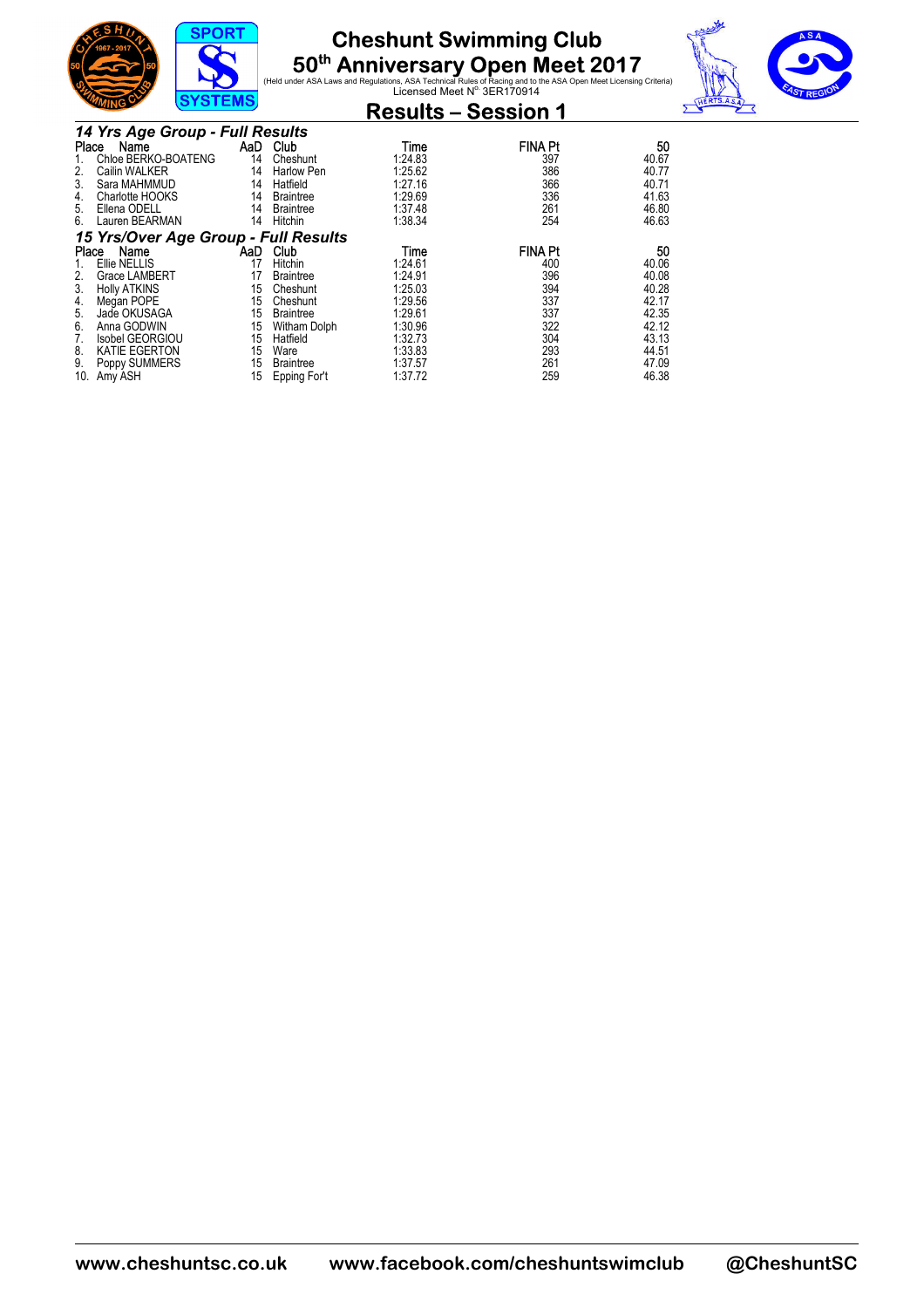





**Results – Session 1** 

#### **EVENT 106 Boys 09 Yrs/Over 100m Breaststroke**

|             | 09 Yrs Age Group - Full Results                                                      |        |                              |                    |                       |                    |
|-------------|--------------------------------------------------------------------------------------|--------|------------------------------|--------------------|-----------------------|--------------------|
| Place       | Name                                                                                 |        | AaD Club                     | Time               | <b>FINA Pt</b>        | 50                 |
| 1.<br>2.    | Lucas HARTLEY<br>Adam LOO                                                            | 9<br>9 | Hatfield<br>Hatfield         | 1:33.55<br>1:44.56 | 210<br>150            | 45.70<br>50.07     |
| 3.          | Tarelle LANIYAN                                                                      |        | 9 Bo Newham                  | 1:45.64            | 145                   | 49.58              |
| 4.          | Romao CONDE                                                                          |        | 9 Bo Newham                  | 1:45.88            | 144                   | 50.97              |
| 5.          | Collin OKUSAGA                                                                       |        | 9 Braintree                  | 1:46.25            | 143                   | 50.37              |
| 6.<br>7.    | Max HEADLEY<br>Qaiyan THOMPSON                                                       |        | 9 Braintree<br>9 Bo Newham   | 1:56.23<br>1:57.40 | 109<br>106            | 55.31<br>55.68     |
| 8.          | Samuel JEFFREY                                                                       |        | 9 Hatfield                   | 1:59.74            | 100                   | 59.14              |
| 9.          | Nathaniel COBURN                                                                     |        | 9 Braintree                  | 2:00.16            | 99                    | 1:00.86            |
|             | 10. Michael TEOBALD                                                                  |        | 9 Hitchin                    | 2:03.37            | 91                    | 56.70              |
|             | 11. James CAKEBREAD                                                                  |        | 9 Braintree                  | 2:03.83            | 90                    | 57.63              |
|             | 12. Joshua JEFFREY<br>13. Daniel WILLIAMS                                            |        | 9 Hatfield<br>9 Cheshunt     | 2:07.27<br>2:20.00 | 83<br>62              | 1:03.14<br>1:02.86 |
|             | 10 Yrs Age Group - Full Results                                                      |        |                              |                    |                       |                    |
|             | Place Name                                                                           |        | AaD Club                     | Time               | <b>FINA Pt</b>        | 50                 |
| 1.          | Cub MADDISON                                                                         |        | 10 Hatfield                  | 1:33.65            | 209                   | 44.46              |
| 2.          | James CRAIG                                                                          |        | 10 Team Luton                | 1:38.33            | 180                   | 46.90              |
| 3.<br>4.    | James Urknub<br>Alexander MCGOWAN                                                    |        | 10 Harlow Pen                | 1:40.88<br>1:41.89 | 167<br>162            | 48.03<br>48.41     |
| 5.          | Glennon LEE<br>Ben TEMPLETON-KNIGHT 10 Harlow Pen<br>Themas I INDERDOWN 10 Braintree |        |                              | 1:42.59            | 159                   | 48.26              |
| 6.          |                                                                                      |        |                              | 1:44.82            | 149                   | 50.22              |
| 7.          | Juan CORREA-COLORADO                                                                 |        | 10 Bo Newham                 | 1.45.71            | 145                   | 51.11              |
| 8.          | William WHITE                                                                        |        | 10 Harlow Pen                | 1:46.59            | 142                   | 51.82              |
| 9.          | Jack RAVEN<br>10. Micaiah NAPA                                                       |        | 10 Braintree<br>10 Bo Newham | 1.49.40<br>1:55.89 | 131<br>110            | 52.03<br>56.70     |
|             | 11. Daniel KANU                                                                      |        | 10 Hoddesdon                 | 1:55.91            | 110                   | 55.84              |
|             | 12. Samuel HOWARD                                                                    |        | 10 Harlow Pen                | 2:00.75            | 97                    | 56.19              |
|             | 13. Thomas BOND                                                                      |        | 10 Hatfield                  | 2:05.23            | 87                    | 58.02              |
|             | 14. JOSEPH TEAGUE                                                                    |        | 10 Ware                      | 2:05.95            | 86                    | 59.36              |
|             | 11 Yrs Age Group - Full Results                                                      |        |                              |                    |                       |                    |
| Place<br>1. | Name<br>Alastair STEWART                                                             | -11    | AaD Club<br>Harlow Pen       | Time<br>1:34.76    | <b>FINA Pt</b><br>202 | 50<br>45.35        |
| 2.          | Ethan RYAN                                                                           |        | 11 Harlow Pen                | 1:38.13            | 181                   | 46.78              |
| 3.          | <b>Keir GIBSON</b>                                                                   |        | 11 Braintree                 | 1:39.14            | 176                   | 47.23              |
| 4.          | Max ARNOLD                                                                           |        | 11 Harlow Pen                | 1:40.05            | 171                   | 46.75              |
| 5.          | Oliver BLIGHT                                                                        |        | 11 Hatfield                  | 1:40.70            | 168                   | 48.00              |
| 6.<br>7.    | <b>HARRISON EGERTON</b><br>Jonathan LAZAROV                                          |        | 11 Ware<br>11 Epping For't   | 1:42.71<br>1:43.22 | 158<br>156            | 48.63<br>49.19     |
| 8.          | Tarran BARFOOT                                                                       |        | 11 Hatfield                  | 1.44.47            | 150                   | 50.48              |
| 9.          | Andrew TEMBRA                                                                        |        | 11 Hatfield                  | 1:45.36            | 147                   | 50.84              |
|             | 10. TOMMY LIDDIARD                                                                   |        | 11 Ware                      | 1:46.43            | 142                   | 50.84              |
|             | 11. Henry CATTERFELD                                                                 |        | 11 Hatfield                  | 1:46.98            | 140                   | 51.10              |
|             | 12. Ethan MAY<br>13. Harry BRUNTON                                                   | 11     | 11 Harlow Pen<br>Cheshunt    | 1:47.32<br>1:56.59 | 139<br>108            | 51.94<br>54.54     |
|             | 14. Jay DAVIS                                                                        |        | 11 Epping For't              | 2:00.92            | 97                    | 59.69              |
|             | 15. Oluwateniola ATANLUSI                                                            |        | 11 Epping For't              | 2:10.38            | 77                    | 1:00.73            |
|             | 12 Yrs Age Group - Full Results                                                      |        |                              |                    |                       |                    |
| Place       | Name                                                                                 |        | AaD Club                     | Time               | <b>FINA Pt</b>        | 50                 |
| 1.<br>2.    | Ben STRINGER                                                                         | 12     | Harlow Pen<br>12 Harlow Pen  | 1:30.09            | 235<br>188            | 42.61              |
| 3.          | Daniel MONK<br>Luke PAYNE                                                            | 12     | Hatfield                     | 1:36.95<br>1:37.91 | 183                   | 45.25<br>47.39     |
| 4.          | Eddie VANN                                                                           |        | 12 Harlow Pen                | 1:41.99            | 162                   | 49.38              |
|             | 5. Luis ODEGAARD DAVIS                                                               |        | 12 Hatfield                  | 1:45.15            | 147                   | 49.20              |
|             | Rohan MISIR                                                                          |        | 12 Cheshunt                  | DQ 7.1             |                       |                    |
|             | 13 Yrs Age Group - Full Results                                                      |        |                              |                    |                       |                    |
| Place<br>1. | Name<br>Adam FEARON                                                                  |        | AaD Club<br>13 Harlow Pen    | Time<br>1:26.01    | <b>FINA Pt</b><br>270 | 50<br>41.05        |
| 2.          | Taylor COE                                                                           | 13     | Cheshunt                     | 1:27.15            | 259                   | 41.52              |
| 3.          | AIDAN JONES                                                                          |        | 13 Ware                      | 1:36.62            | 190                   | 45.96              |
| 4.          | Brandon BALDACCI                                                                     |        | 13 Epping For't              | 1:40.40            | 169                   | 46.33              |
| 5.          | Jack CATO                                                                            |        | 13 Hatfield                  | 1:46.69            | 141                   | 49.94              |
| 6.          | Alex SMITH                                                                           |        | 13 Cheshunt                  | 1:52.97            | 119                   | 53.12              |
| Place       | 14 Yrs Age Group - Full Results<br>Name                                              |        | AaD Club                     |                    | <b>FINA Pt</b>        | 50                 |
| 1.          | Dominic MCCARTHY                                                                     | 14     | Hoddesdon                    | Time<br>1:14.70    | 412                   | 35.67              |
| 2.          | Alexander ANDONOV                                                                    |        | 14 Epping For't              | 1:26.65            | 264                   | 41.63              |
| 3.          | Robert DAVIDSON                                                                      |        | 14 Epping For't              | 1:28.13            | 251                   | 41.17              |
| 4.          | Frankie SELWOOD                                                                      |        | 14 Braintree                 | 1:29.31            | 241                   | 41.45              |
| 5.          | Dougie GRAYLING                                                                      |        | 14 Hoddesdon                 | 1:34.31            | 205                   | 44.34              |
| Place       | 15 Yrs/Over Age Group - Full Results                                                 |        | AaD Club                     |                    | <b>FINA Pt</b>        | 50                 |
| 1.          | Name<br>Daniel LUSH                                                                  | 16     | Cheshunt                     | Time<br>1:12.89    | 444                   | 34.41              |
| 2.          | Jamie FARROW                                                                         | 15     | Hatfield                     | 1:23.75            | 292                   | 39.85              |
| 3.          | Benjamin WILLIAMSON                                                                  |        | 15 Hatfield                  | 1:28.31            | 249                   | 41.54              |
| 4.          | Nathan FORD                                                                          |        | 15 Witham Dolph              | 1:35.46            | 197                   | 43.95              |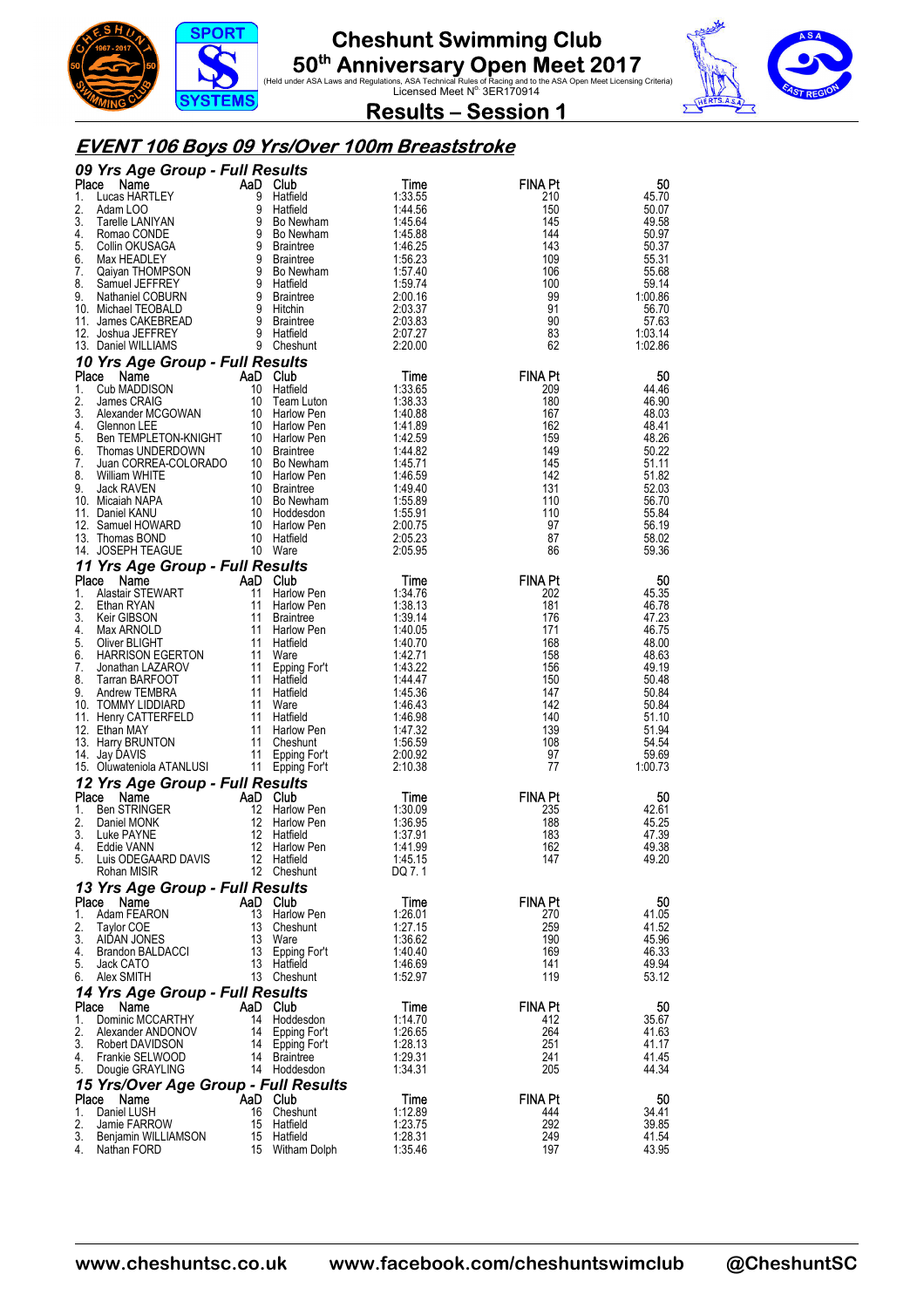





**Results – Session 1** 

#### **EVENT 107 Girls 09 Yrs/Over 50m Backstroke**

|             | 09 Yrs Age Group - Full Results                                                                                                                                                                                                                               |                               |                                  |                   |                       |
|-------------|---------------------------------------------------------------------------------------------------------------------------------------------------------------------------------------------------------------------------------------------------------------|-------------------------------|----------------------------------|-------------------|-----------------------|
| Place<br>1. | AaD<br><b>ce Name</b><br>Rebecca WRIGHT<br>Lilly-Mae KILBEY<br>Isabelle TALBOT                                                                                                                                                                                | 9                             | Club                             | Time<br>42.98     | FINA Pt<br>213        |
| 2.          |                                                                                                                                                                                                                                                               | 9                             | Epping For't<br>Harlow Pen       | 43.77             | 201                   |
| 3.          | Liny-view NLBOT<br>Isabelle TALBOT<br>Kallie JACKSON<br>Aine DUNWOODIE<br>Sophie BALL                                                                                                                                                                         | 9                             | Braintree                        | 45.57             | 178                   |
| 4.          |                                                                                                                                                                                                                                                               | 9                             | Harlow Pen                       | 45.77             | 176                   |
| 5.<br>6.    |                                                                                                                                                                                                                                                               | 9<br>9                        | Team Luton<br>Braintree          | 45.99<br>46.10    | 173<br>172            |
| 7.          | Sophie BALL<br>Grace LOCKWOOD                                                                                                                                                                                                                                 | 9                             | Hatfield                         | 46.98             | 163                   |
| 8.          | Oluwapelumi SALU                                                                                                                                                                                                                                              |                               |                                  | 47.57             | 157                   |
| 9.          | Isobel MCCULLOCH<br>Fram Luton<br>9 Hatfield<br>9 Hichin<br>9 Harlow Pen<br>9 Cheshunt<br>9 Hoddesdon<br>9 Cheshunt<br>9 Harlow Pen<br>7 Contribute                                                                                                           |                               | 9 Epping For't<br>9 Team Luton   | 48.34             | 149                   |
|             | 10. Alexandra YEABSLEY                                                                                                                                                                                                                                        |                               |                                  | 49.98             | 135                   |
|             | 11. Isobel MATFIELD<br>12. Autumn SHINE                                                                                                                                                                                                                       |                               |                                  | 50.45<br>51.65    | 131<br>122            |
|             | 13. Darcy MCMULLINS                                                                                                                                                                                                                                           |                               |                                  | 53.01             | 113                   |
|             | 14. Millicent WALKER                                                                                                                                                                                                                                          |                               |                                  | 53.12             | 112                   |
|             | 15. Nicole VECERE                                                                                                                                                                                                                                             |                               |                                  | 54.26             | 105                   |
|             | 16. Hannah DEATH<br>Esme STRINGER                                                                                                                                                                                                                             |                               |                                  | 1:03.73<br>DQ 6.5 | 65                    |
|             | 10 Yrs Age Group - Full Results                                                                                                                                                                                                                               |                               |                                  |                   |                       |
| Place       | Name                                                                                                                                                                                                                                                          | AaD                           | Club                             | Time              | <b>FINA Pt</b>        |
| 1.          | Isabella YEABSLEY                                                                                                                                                                                                                                             | 10                            | Hatfield                         | 39.55             | 273                   |
| 2.          | Phoebe GILL                                                                                                                                                                                                                                                   | 10                            | Hatfield                         | 40.96             | 246                   |
| 3.<br>4.    | <b>Emily PICKARD</b><br>Evie JAMIESON                                                                                                                                                                                                                         | 10<br>10                      | Cheshunt<br>Harlow Pen           | 42.18<br>42.79    | 225<br>215            |
| 5.          | Lottie DOBLE                                                                                                                                                                                                                                                  | 10                            | <b>Harlow Pen</b>                | 42.81             | 215                   |
| 6.          | Lottie DOBLE<br>Misty EREN<br>Jasmine SHAW                                                                                                                                                                                                                    | 10                            | <b>Harlow Pen</b>                | 42.92             | 213                   |
| 7.          |                                                                                                                                                                                                                                                               | 10                            | Witham Dolph                     | 43.02             | 212                   |
| 8.<br>8.    | Olivia RILEY                                                                                                                                                                                                                                                  | 10<br>10                      | Hatfield<br>Braintree            | 43.38<br>43.38    | 207<br>207            |
|             | Jorja SAMPSON<br>10. Chloe COSTER                                                                                                                                                                                                                             | 10                            | Hatfield                         | 44.68             | 189                   |
|             |                                                                                                                                                                                                                                                               | 10                            | Braintree                        | 44.82             | 187                   |
|             |                                                                                                                                                                                                                                                               | 10                            | Hitchin                          | 45.02             | 185                   |
|             | NORKE<br>13. Lucy BYFORD<br>14. Millie HYDE<br>15. Millie Prov                                                                                                                                                                                                | 10                            | Witham Dolph                     | 45.29             | 182                   |
|             |                                                                                                                                                                                                                                                               | 10                            | Team Luton                       | 45.70<br>46.46    | 177<br>168            |
|             |                                                                                                                                                                                                                                                               |                               |                                  | 46.89             | 164                   |
|             |                                                                                                                                                                                                                                                               |                               |                                  | 47.17             | 161                   |
|             |                                                                                                                                                                                                                                                               |                               |                                  | 51.00             | 127                   |
|             |                                                                                                                                                                                                                                                               |                               |                                  | 52.80<br>57.49    | 114<br>89             |
|             | 14. Millie RICHARDSON<br>10 Haffield<br>10 Haffield<br>10 Haffield<br>10 Haffield<br>10 Haffield<br>10 Cheshunt<br>10 Cheshunt<br>10 Braintree<br>10 Braintree<br>10 Braintree<br>20 Phoebe MCGREAL<br>20 Note MCGREAL<br>10 Braintree<br>20 Note MCGREAL<br> |                               |                                  | DQ 6.5            |                       |
|             |                                                                                                                                                                                                                                                               |                               |                                  |                   |                       |
|             |                                                                                                                                                                                                                                                               |                               |                                  |                   |                       |
| Place       | 11 Yrs Age Group - Full Results<br>Name                                                                                                                                                                                                                       |                               | Club                             | Time              | <b>FINA Pt</b>        |
| 1.          | Sophie CHEN                                                                                                                                                                                                                                                   |                               | Hatfield                         | 35.74             | 370                   |
| 2.          | AaD<br><b>Kirsty FUGE</b>                                                                                                                                                                                                                                     |                               | Hatfield                         | 39.03             | 284                   |
| 3.<br>4.    | Anastasia WILKINSON<br><b>Holly MORGAN</b>                                                                                                                                                                                                                    |                               | Hatfield<br>Hoddesdon            | 39.06<br>39.13    | 283<br>282            |
| 5.          | Sophie CLERKIN                                                                                                                                                                                                                                                |                               | <b>Braintree</b>                 | 39.50             | 274                   |
| 6.          | $\begin{array}{c}\n \stackrel{\rightarrow}{\mathbf{11}} \\  \hline\n 11 \\  \hline\n 11 \\  \hline\n 11\n \end{array}$<br>Rosie HENN                                                                                                                          | 11                            | <b>Braintree</b>                 | 41.12             | 243                   |
| 7.          | <b>Isabel HINKS</b>                                                                                                                                                                                                                                           | 11                            | Hoddesdon                        | 41.18             | 242                   |
| 8.<br>9.    | Maisie MUFFETT<br>Marcie ALEY                                                                                                                                                                                                                                 | 11<br>11                      | Epping For't<br><b>Braintree</b> | 41.84<br>42.06    | 230<br>227            |
|             | 10. Isabel SHORT                                                                                                                                                                                                                                              | 11                            | Hoddesdon                        | 42.57             | 219                   |
|             | 11. ALICE FIELD                                                                                                                                                                                                                                               | 11                            | Ware                             | 43.03             | 212                   |
|             | 12. Alessia FIORENTINI                                                                                                                                                                                                                                        | 11                            | Hoddesdon                        | 43.81             | 201                   |
|             | 13. Ishara HETTIARACHCHI<br>14. VICTORIA HUTCHINS                                                                                                                                                                                                             | 11<br>11                      | Hoddesdon<br>Ware                | 44.75<br>45.56    | 188<br>178            |
|             | 15. Ruby CLARK                                                                                                                                                                                                                                                | 11                            | Hitchin                          | 45.74             | 176                   |
|             | 16. Calla HOWARD                                                                                                                                                                                                                                              | 11                            | Team Luton                       | 46.38             | 169                   |
|             | 17. Zara FALLON                                                                                                                                                                                                                                               | 11                            | Team Luton                       | 46.54             | 167                   |
|             | 18. Imola JOZSA<br>19. Lucy KEENS                                                                                                                                                                                                                             | 11<br>11                      | Hatfield<br>Hoddesdon            | 47.11<br>48.06    | 161<br>152            |
|             | 20. Katie BURGESS                                                                                                                                                                                                                                             | 11                            | Cheshunt                         | 49.14             | 142                   |
|             | 21. Alexdrina ROBERTS                                                                                                                                                                                                                                         | 11                            | Harlow Pen                       | 50.17             | 133                   |
|             | <b>Emily CAIRNCROSS</b>                                                                                                                                                                                                                                       | 11                            | Hitchin                          | DQ 6.5            |                       |
|             | 12 Yrs Age Group - Full Results                                                                                                                                                                                                                               |                               |                                  |                   |                       |
| Place<br>1. | Name<br>Sienna TREGLOHAN                                                                                                                                                                                                                                      | 12                            | AaD Club<br>Cheshunt             | Time<br>34.57     | <b>FINA Pt</b><br>409 |
| 2.          | Abi LARKMAN                                                                                                                                                                                                                                                   | 12                            | Hoddesdon                        | 36.08             | 360                   |
| 3.          | Ellie CAKEBREAD                                                                                                                                                                                                                                               | $12 \overline{ }$             | <b>Braintree</b>                 | 38.78             | 290                   |
| 4.<br>5.    | Antonia JUBB                                                                                                                                                                                                                                                  | 12<br>$12 \overline{ }$       | Hatfield                         | 38.93             | 286                   |
| 6.          | Olivia MATFIELD<br>Zuleikha MASSOUD                                                                                                                                                                                                                           | $12 \overline{ }$             | Hitchin<br>Bo Newham             | 39.38<br>39.46    | 276<br>275            |
| 7.          | Francesca VANN                                                                                                                                                                                                                                                | 12                            | Harlow Pen                       | 39.61             | 272                   |
| 8.          | Sophie LEDGER                                                                                                                                                                                                                                                 | $12 \overline{ }$             | Hatfield                         | 40.00             | 264                   |
| 8.          | Kya ANDREOU                                                                                                                                                                                                                                                   | $12 \overline{ }$<br>12       | Harlow Pen                       | 40.00             | 264                   |
|             | 10. Laura STEPHENS<br>11. Victoria GEORGIEVA                                                                                                                                                                                                                  | 12                            | Hatfield<br>Epping For't         | 40.16<br>40.31    | 261<br>258            |
|             | 12. Grace MASSINGHAM-LAMPR                                                                                                                                                                                                                                    | $12 \overline{ }$             | Harlow Pen                       | 40.95             | 246                   |
|             | 13. Salmah SHOWUNMI                                                                                                                                                                                                                                           | 12                            | Bo Newham                        | 41.97             | 228                   |
|             | 14. Natasha DAWSON                                                                                                                                                                                                                                            | $12 \overline{ }$             | Epping For't                     | 42.27             | 223                   |
|             | 15. Laney LAWS-RANDALL<br>16. Emilia DOBLE                                                                                                                                                                                                                    | 12<br>12<br>$12 \overline{ }$ | Hitchin<br>Harlow Pen            | 42.29<br>43.90    | 223<br>199<br>188     |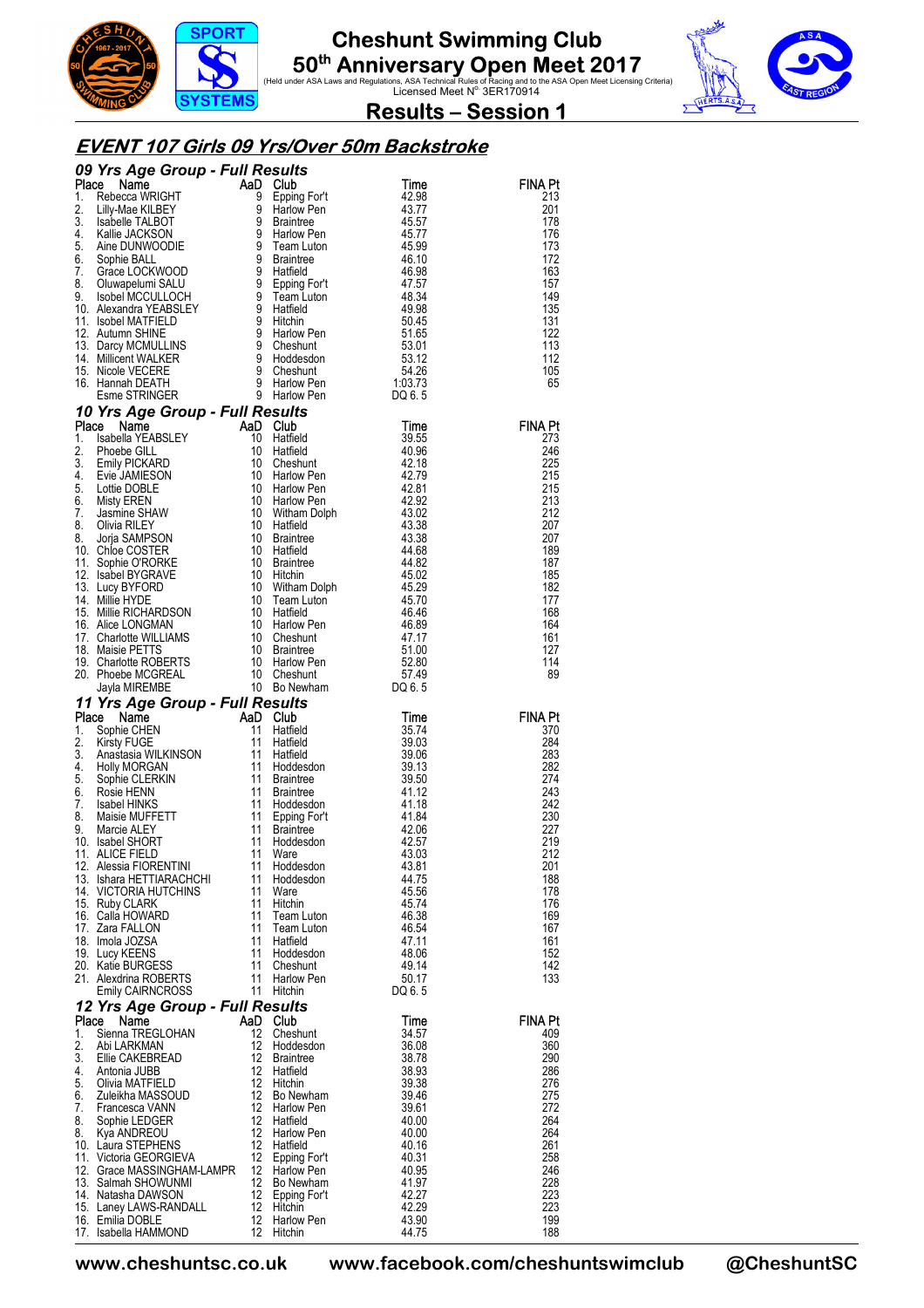





|                                      | ,,,,,,,,,                                                                                                                                                                                                                                      |                       |                              |                | <u> Results – Session 1</u> |  |
|--------------------------------------|------------------------------------------------------------------------------------------------------------------------------------------------------------------------------------------------------------------------------------------------|-----------------------|------------------------------|----------------|-----------------------------|--|
|                                      | 18. Amelia GREEN                                                                                                                                                                                                                               | 12                    | Witham Dolph                 | 46.39          | 169                         |  |
|                                      | 19. Lacey BUSS                                                                                                                                                                                                                                 | 12                    | Harlow Pen                   | 50.05          | 134                         |  |
|                                      | 13 Yrs Age Group - Full Results                                                                                                                                                                                                                |                       |                              |                |                             |  |
|                                      | Name<br>Place                                                                                                                                                                                                                                  | AaD Club              |                              | Time           | <b>FINA Pt</b>              |  |
| $1_{-}$                              | Leanne HEMMINGS                                                                                                                                                                                                                                | 13                    | Harlow Pen                   | 34.90          | 397                         |  |
| 2.                                   | Lucy HINKS                                                                                                                                                                                                                                     | 13                    | Hoddesdon                    | 35.08          | 391                         |  |
| 3.                                   | Millie CLARK                                                                                                                                                                                                                                   | 13                    | Cheshunt                     | 35.27          | 385                         |  |
| 4.<br>5.                             | Catherine RYAN                                                                                                                                                                                                                                 | 13 <sup>7</sup>       | Hoddesdon                    | 35.91          | 365                         |  |
| 6.                                   | Lucy KING<br><b>Kitty JARVIS</b>                                                                                                                                                                                                               | 13 <sup>7</sup><br>13 | Hitchin<br>Harlow Pen        | 36.46<br>36.60 | 349<br>345                  |  |
| 7.                                   | Jasmine WOOD                                                                                                                                                                                                                                   |                       | Witham Dolph                 | 37.88          | 311                         |  |
| 8.                                   |                                                                                                                                                                                                                                                | $\frac{13}{12}$       |                              | 37.97          | 308                         |  |
| 9.                                   |                                                                                                                                                                                                                                                |                       |                              | 39.82          | 267                         |  |
|                                      | Musical MacMANINER<br>Ricamarie MANANSALA<br>Sophia MILSON<br>Sophia MILSON<br>Sophia MOREY<br>Olivia MOREY<br>13 Cheshunt<br>Holly COLE<br>13 Cheshunt<br>Josie DEAN<br>13 Epping For't<br>Josie DEAN<br>12 Epping For't<br>10. Sophia MILSON |                       |                              | 40.33          | 257                         |  |
| 11.                                  |                                                                                                                                                                                                                                                |                       |                              | 40.36          | 257                         |  |
|                                      | 12. Holly COLE                                                                                                                                                                                                                                 |                       | Epping For't                 | 41.36          | 239                         |  |
| 13.                                  |                                                                                                                                                                                                                                                |                       |                              | 42.00          | 228                         |  |
|                                      | 14. Lara FAHY                                                                                                                                                                                                                                  | 13                    | Hoddesdon                    | 42.85          | 214                         |  |
|                                      | 15. Lucy KING                                                                                                                                                                                                                                  | 13                    | Epping For't                 | 43.63          | 203                         |  |
|                                      | 14 Yrs Age Group - Full Results                                                                                                                                                                                                                |                       |                              |                |                             |  |
|                                      | Place<br>Name                                                                                                                                                                                                                                  | AaD Club              |                              | Time           | <b>FINA Pt</b>              |  |
| 1.                                   | <b>Emily LUSH</b>                                                                                                                                                                                                                              | $\overline{14}$       | Cheshunt                     | 32.97          | 471                         |  |
| 2.                                   | Chloe BERKO-BOATENG 14                                                                                                                                                                                                                         |                       | Cheshunt                     | 33.81          | 437                         |  |
| 3.                                   |                                                                                                                                                                                                                                                | 14                    | Epping For't                 | 37.42          | 322                         |  |
| 4.<br>5.                             | Scarlet WATSON<br>Scarlet WATSON<br>Filena ODELL 14                                                                                                                                                                                            | 14                    | Hatfield<br><b>Braintree</b> | 37.71<br>38.23 | 315<br>302                  |  |
| 6.                                   | Cailin WALKER                                                                                                                                                                                                                                  | 14                    | Harlow Pen                   | 38.71          | 291                         |  |
| $\overline{7}$ .                     | Charlotte HOOKS                                                                                                                                                                                                                                | 14                    | <b>Braintree</b>             | 39.03          | 284                         |  |
| 8.                                   | Zoe MACDONALD                                                                                                                                                                                                                                  | 14                    | Hitchin                      | 39.35          | 277                         |  |
| 9.                                   | Lauren BEARMAN                                                                                                                                                                                                                                 |                       | 14 Hitchin                   | 41.00          | 245                         |  |
| 15 Yrs/Over Age Group - Full Results |                                                                                                                                                                                                                                                |                       |                              |                |                             |  |
| Place                                | Name                                                                                                                                                                                                                                           | AaD Club              |                              | Time           | <b>FINA Pt</b>              |  |
| 1.                                   | Claire MASSEY                                                                                                                                                                                                                                  | 32                    | Cheshunt                     | 33.18          | 463                         |  |
| 2.                                   | Courtney BURKE                                                                                                                                                                                                                                 | 15                    | Cheshunt                     | 34.78          | 402                         |  |
| 3.                                   | <b>Jessica TURLEY</b>                                                                                                                                                                                                                          | 15                    | Hitchin                      | 35.39          | 381                         |  |
| 4.                                   | Molly CURTIS                                                                                                                                                                                                                                   | 16                    | Epping For't                 | 36.89          | 336                         |  |
| 5.                                   | Ashleigh JOLLEY                                                                                                                                                                                                                                | 15                    | Harlow Pen                   | 36.94          | 335                         |  |
| 6.                                   | Poppy SUMMERS                                                                                                                                                                                                                                  | 15                    | <b>Braintree</b>             | 37.82          | 312                         |  |
| 7.                                   | Jade OKUSAGA                                                                                                                                                                                                                                   | 15                    | <b>Braintree</b>             | 37.85          | 311                         |  |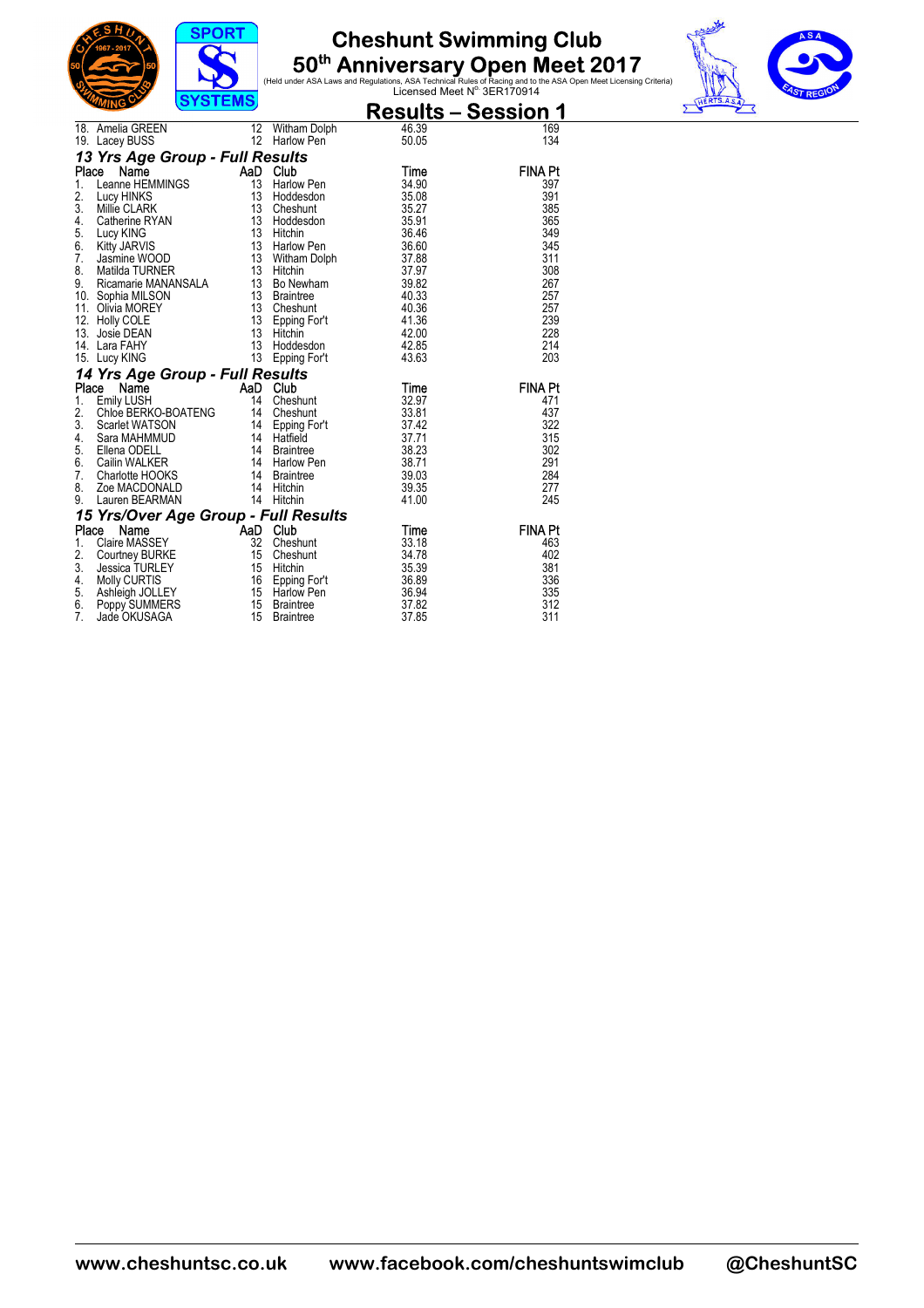





**Results – Session 1** 

#### **EVENT 108 Boys 09 Yrs/Over 50m Backstroke**

|          | <b>CO Particle COUP - Full Results</b><br>1. Lucas HARTLEY<br>1. Lucas HARTLEY<br>1. Lucas HARTLEY<br>1. Lucas HARTLEY<br>2. Tarelle LANIYAN 9 Bol Newham<br>4.2.36<br>3. Collin OKUSAGA<br>4. Roman CONDE<br>5. Samuel GARRETT<br>6. Qaiyan THOMPSON<br> |          |                                  |                 |                |
|----------|-----------------------------------------------------------------------------------------------------------------------------------------------------------------------------------------------------------------------------------------------------------|----------|----------------------------------|-----------------|----------------|
|          |                                                                                                                                                                                                                                                           |          |                                  |                 | <b>FINA Pt</b> |
|          |                                                                                                                                                                                                                                                           |          |                                  |                 | 181            |
|          |                                                                                                                                                                                                                                                           |          |                                  |                 | 144            |
|          |                                                                                                                                                                                                                                                           |          |                                  |                 | 143<br>126     |
|          |                                                                                                                                                                                                                                                           |          |                                  |                 | 114            |
|          |                                                                                                                                                                                                                                                           |          |                                  |                 | 105            |
|          |                                                                                                                                                                                                                                                           |          |                                  |                 | 104            |
|          |                                                                                                                                                                                                                                                           |          |                                  |                 | 102<br>99      |
|          |                                                                                                                                                                                                                                                           |          |                                  |                 | 91             |
|          |                                                                                                                                                                                                                                                           |          |                                  |                 | 85             |
|          |                                                                                                                                                                                                                                                           |          |                                  |                 | 78             |
|          |                                                                                                                                                                                                                                                           |          |                                  |                 | 73<br>71       |
|          |                                                                                                                                                                                                                                                           |          |                                  |                 | 69             |
|          |                                                                                                                                                                                                                                                           |          |                                  |                 | 69             |
|          |                                                                                                                                                                                                                                                           |          |                                  |                 | 64             |
|          |                                                                                                                                                                                                                                                           |          |                                  |                 | 60             |
|          |                                                                                                                                                                                                                                                           |          |                                  |                 | 58<br>57       |
|          |                                                                                                                                                                                                                                                           |          |                                  |                 | 42             |
|          |                                                                                                                                                                                                                                                           |          |                                  |                 |                |
|          | 21. Lunder Howards 9 Stephann HEDGES<br><b>10 Yrs Age Group - Full Results</b><br><b>10 Yrs Age Group - Full Results</b><br>10 G6.5<br>10 Machine MADDISON 10 Haffield<br>1. Cub MADDISON 10 Bo Newham<br>4. Juan CORREA-COLORADO 10 Bo Newham<br>4. J    |          |                                  |                 |                |
|          |                                                                                                                                                                                                                                                           |          |                                  |                 | <b>FINA Pt</b> |
|          |                                                                                                                                                                                                                                                           |          |                                  |                 | 153            |
|          |                                                                                                                                                                                                                                                           |          |                                  |                 | 150<br>147     |
|          |                                                                                                                                                                                                                                                           |          |                                  |                 | 146            |
|          |                                                                                                                                                                                                                                                           |          |                                  |                 | 137            |
|          |                                                                                                                                                                                                                                                           |          |                                  |                 | 131            |
|          |                                                                                                                                                                                                                                                           |          |                                  |                 | 116<br>113     |
|          |                                                                                                                                                                                                                                                           |          |                                  |                 | 112            |
|          |                                                                                                                                                                                                                                                           |          |                                  |                 | 111            |
|          |                                                                                                                                                                                                                                                           |          |                                  |                 | 105            |
|          |                                                                                                                                                                                                                                                           |          |                                  |                 | 101            |
|          |                                                                                                                                                                                                                                                           |          |                                  |                 | 86<br>82       |
|          |                                                                                                                                                                                                                                                           |          |                                  |                 | 73             |
|          |                                                                                                                                                                                                                                                           |          |                                  |                 | 70             |
|          |                                                                                                                                                                                                                                                           |          |                                  |                 | 66             |
|          |                                                                                                                                                                                                                                                           |          |                                  |                 | 54<br>46       |
|          |                                                                                                                                                                                                                                                           |          |                                  |                 |                |
|          |                                                                                                                                                                                                                                                           |          |                                  |                 |                |
|          |                                                                                                                                                                                                                                                           |          |                                  |                 |                |
|          |                                                                                                                                                                                                                                                           |          |                                  |                 |                |
|          | 11 Yrs Age Group - Full Results                                                                                                                                                                                                                           |          |                                  |                 |                |
|          | $R = 1000 \text{ AAD Club}$ $11 \text{ Naint}$ $R = 11 \text{ Naint}$ $R = 14 \text{ Drint}$<br>Place Name                                                                                                                                                |          |                                  | Time            | <b>FINA Pt</b> |
| 1.       | Hayden MILLER                                                                                                                                                                                                                                             |          |                                  | 37.68           | 205            |
| 2.       | CALLUM COX                                                                                                                                                                                                                                                |          | Braintree<br>Ware<br>Preintree   | 38.06           | 198            |
| 3.       | Daniel PARKER                                                                                                                                                                                                                                             | $-11$    | Braintree                        | 38.43           | 193            |
| 4.<br>5. | Max ARNOLD<br><b>HARRISON EGERTON</b>                                                                                                                                                                                                                     | 11<br>11 | Harlow Pen<br>Ware               | 38.48<br>40.82  | 192<br>161     |
|          | 6. Jonathan LAZAROV                                                                                                                                                                                                                                       | 11       | Epping For't                     | 40.94           | 159            |
| 7.       | Ben DAVISON                                                                                                                                                                                                                                               | 11       | Hatfield                         | 40.98           | 159            |
| 8.       | Ryan SHAW                                                                                                                                                                                                                                                 |          | 11 Witham Dolph                  | 41.45           | 154            |
|          | 9. Jake WILLIAMSON<br>10. Tarran BARFOOT                                                                                                                                                                                                                  | 11       | 11 Hatfield<br>Hatfield          | 41.93<br>42.04  | 148<br>147     |
|          | 11. Jake EVANS                                                                                                                                                                                                                                            |          | 11 Cheshunt                      | 42.13           | 146            |
|          | 12. Keir GIBSON                                                                                                                                                                                                                                           |          | 11 Braintree                     | 42.92           | 138            |
|          | 13. Ethan RYAN                                                                                                                                                                                                                                            | 11       | Harlow Pen                       | 44.12           | 127            |
|          | 14. Oluwateniola ATANLUSI<br>15. Oliver BLIGHT                                                                                                                                                                                                            |          | 11 Epping For't<br>11 Hatfield   | 45.45<br>45.54  | 116<br>116     |
|          | 16. Joshua ELLIS                                                                                                                                                                                                                                          | 11       | Hatfield                         | 46.08           | 112            |
|          | 17. TOMMY LIDDIARD                                                                                                                                                                                                                                        |          | 11 Ware                          | 46.25           | 110            |
|          | 18. Henry CATTERFELD                                                                                                                                                                                                                                      |          | 11 Hatfield                      | 46.86           | 106            |
|          | 19. Andrew TEMBRA                                                                                                                                                                                                                                         | 11       | Hatfield                         | 48.22           | 97             |
|          | 20. Jay DAVIS<br>Alastair STEWART                                                                                                                                                                                                                         |          | 11 Epping For't<br>11 Harlow Pen | 49.44<br>DQ 6.5 | 90             |
|          | 12 Yrs Age Group - Full Results                                                                                                                                                                                                                           |          |                                  |                 |                |
|          | Place<br>Name                                                                                                                                                                                                                                             | AaD Club |                                  | Time            | <b>FINA Pt</b> |
| 1.       | <b>Tyler JACKSON</b>                                                                                                                                                                                                                                      | 12       | Harlow Pen                       | 33.05           | 303            |
| 2.       | Daniel MONK                                                                                                                                                                                                                                               | 12       | Harlow Pen                       | 36.34           | 228            |
| 3.       | Jacob HARDY                                                                                                                                                                                                                                               | 12       | Epping For't                     | 37.56           | 207            |
| 4.<br>5. | Samuel BENTLEY<br>Aaron PICKARD                                                                                                                                                                                                                           | 12<br>12 | Epping For't<br>Cheshunt         | 37.71<br>38.98  | 204<br>185     |
| 6.       | Ben STRINGER                                                                                                                                                                                                                                              | 12       | Harlow Pen                       | 39.84           | 173            |
| 7.       | Steve POSTOLACHI                                                                                                                                                                                                                                          | 12       | Epping For't                     | 40.58           | 164            |
| 8.       | Luke PAYNE                                                                                                                                                                                                                                                | 12       | Hatfield                         | 41.08           | 158            |
| 9.       | Marco MANANSALA<br>10. Alfie NELLIS                                                                                                                                                                                                                       | 12<br>12 | Bo Newham<br>Hitchin             | 44.09<br>44.88  | 128<br>121     |
|          |                                                                                                                                                                                                                                                           |          |                                  |                 |                |